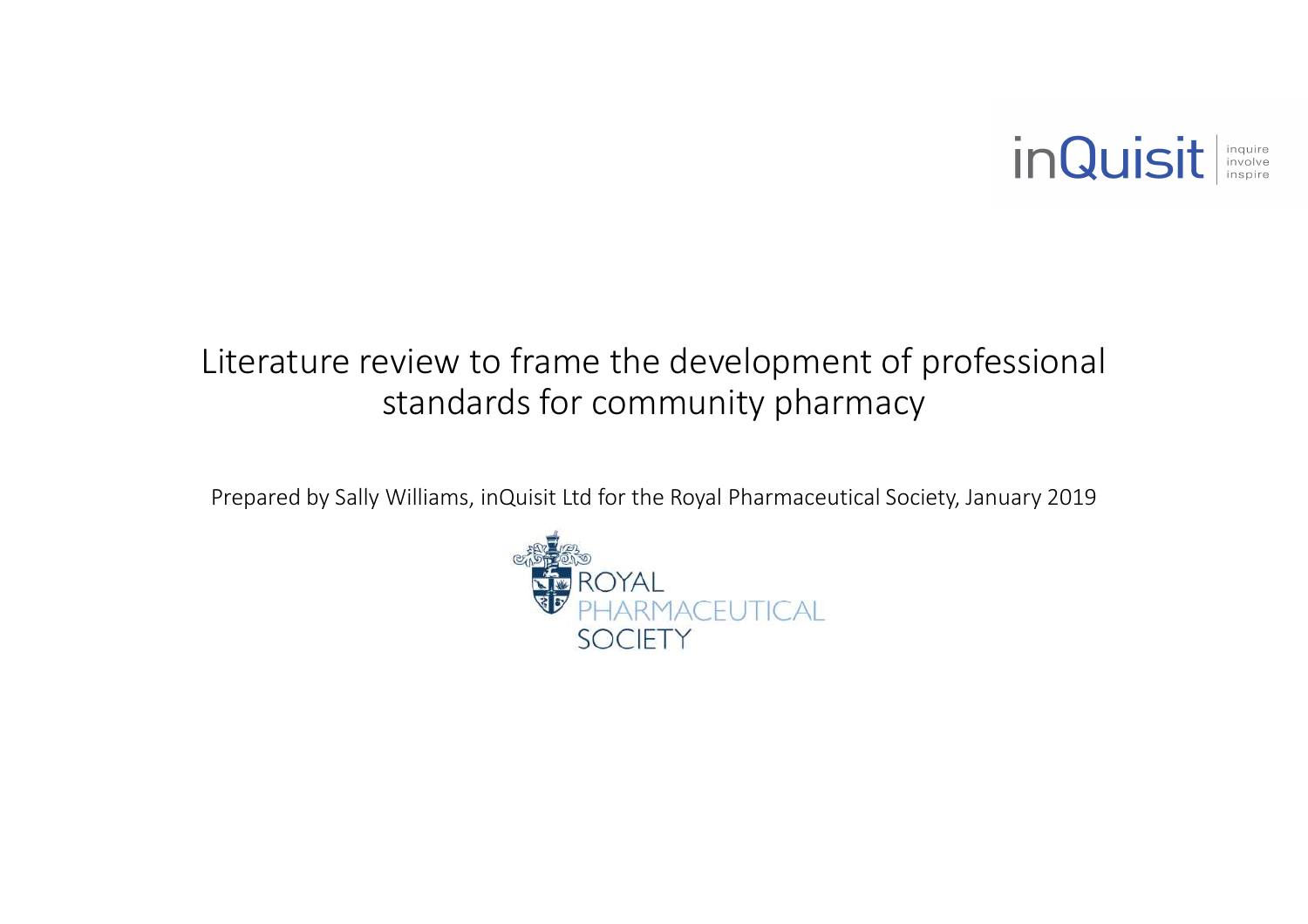

### Contents

| Introduction                                         | page 3         |
|------------------------------------------------------|----------------|
| Approach to the literature review                    | page 4         |
| The policy context                                   | page 5         |
| Existing standards for community pharmacy            | page 6         |
| Integrated models of care                            | page 7         |
| Delivering care beyond the high street               | page 8         |
| Multiprofessional teamworking                        | page 9         |
| Patient-centred care                                 | page 10        |
| Raising public awareness                             | page 11        |
| Privacy and confidentiality                          | page 12        |
| Professionalism and giving trusted advice            | page 13        |
| Workload and wellbeing                               | page 14        |
| Skill-mix and delegation                             | page 15        |
| Essential services - medicines supply                | page 16        |
| OTC medicines and other products                     | page 17        |
| Public health                                        | page 18        |
| Breadth of services, registration and health records | page 19        |
| Quality improvement, risk management and learning    | page 20        |
| References                                           | page $21 - 30$ |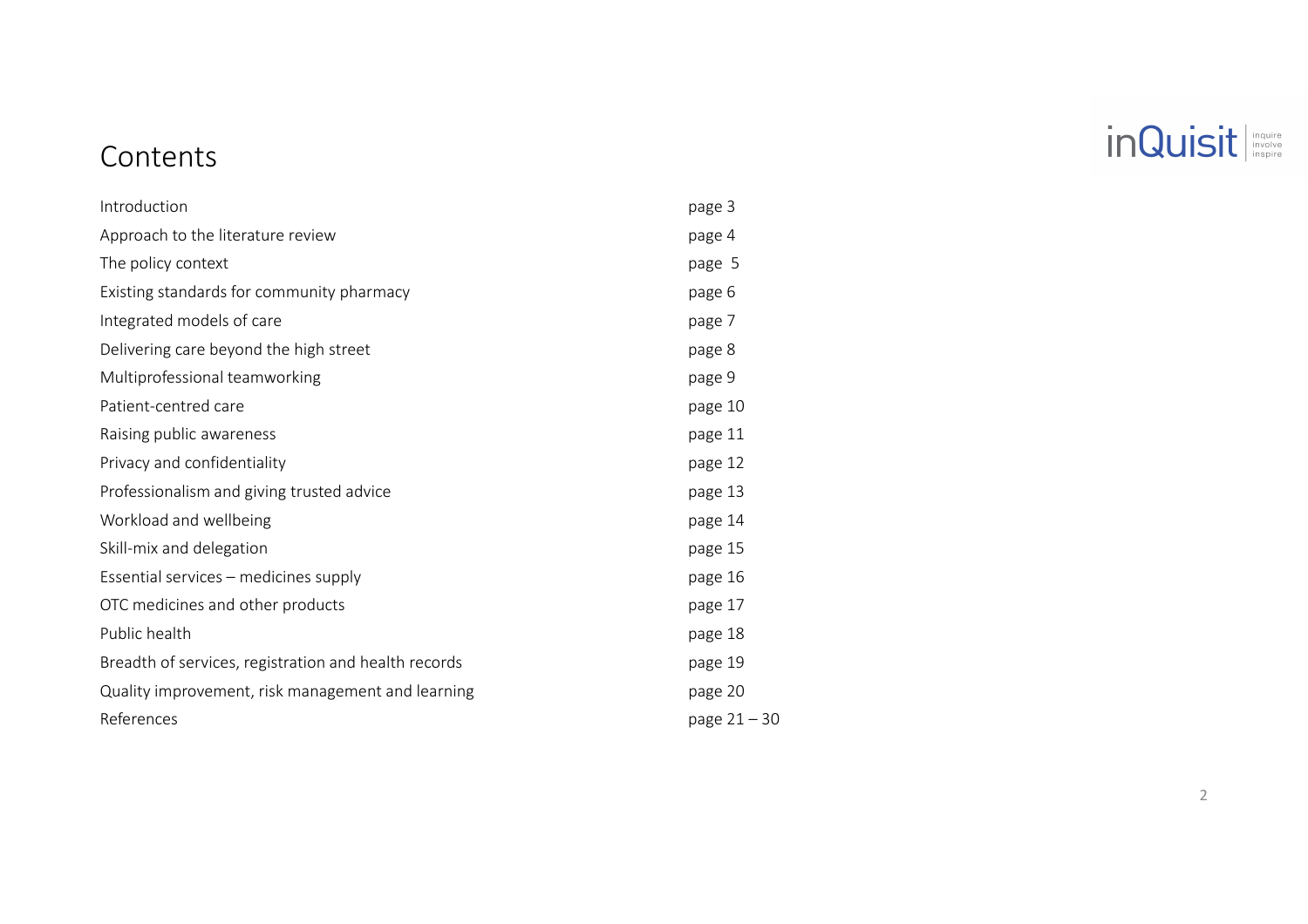### inQuisit

### Introduction

The Royal Pharmaceutical Society (RPS) is the dedicated professional body for pharmacists in England, Scotland and Wales. It has previously produced, and updated, professional standards for hospital pharmacy (RPS, 2017). It is now working to develop professional standards for community pharmacy. This literature review seeks to frame discussion amongst the key stakeholders who will come together to develop the new standards. The review explored the following questions:

- 1. What standards already exist for community pharmacy what do they cover (pharmacy supply/services); what status do they have (e.g. regulatory/advisory)?
- 2. Are there gaps, or conflicts, in the standards that currently exist, and how might RPS professional standards address these?
- 3. What changes to the community pharmacy landscape are underway, or on the horizon, where standards may be helpful?
- 4. What can the RPS learn from other countries regarding community pharmacy?

RPS professional standards describe quality pharmacy services (or 'what good looks like'). The standards provide a broad framework that will support pharmacists and their teams to continually improve services, shape future services and roles, and deliver high quality patient care across all settings and sectors (RPS, 2017). The professional standards aim to 'support professional practice and encourage a culture of openness, transparency and candour that puts patients first by encouraging professionalism' (*Ibid*). Figure 1, right, illustrates where the RPS professional standards fit in relation to regulatory standards.

A search of the RPS website for the term 'professional standards' generated 11,150 results and 12 standards documents that were either developed or being developed. Some are targeted at specific sectors, such as the *Professional Standards for Hospital* Pharmacy, but several are of some relevance to community pharmacy and are referred to in the sections that follow. The RPS also produces 'pharmacy guides', which numbered 459 at the time this review was conducted. These are a mixture of quick reference guides, webinars, position statements, reports, toolkits and other types of resource. Several of these sources highlighted as pharmacy guides are referred to in the sections that follow, however somewere 'member only content' and therefore unavailable for review.

#### FIGURE I WHERE RPS PROFESSIONAL STANDARDS SIT



Source: *Professional Standards for Hospital Pharmacy Services* (RPS, 2017).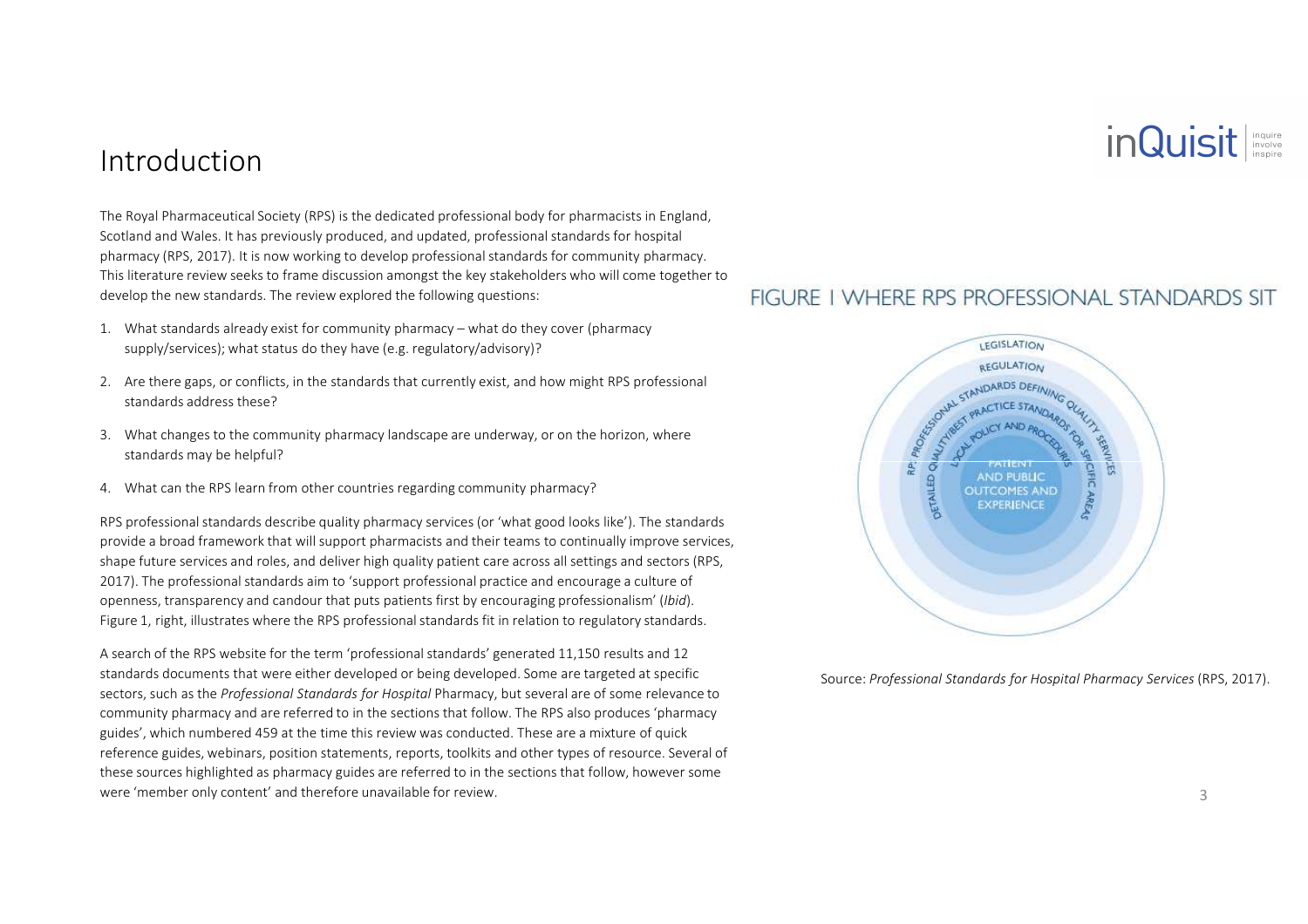# inQuisit

| Approach to the literature review        |                                                                                                                                                                                                                                                                                                                                                                                                                                                                                                                                                                                                                                                                                                                                                                                                                                                                                                                                                                                                                                                                                                                                                                                                                                                                                                                                                                                                                                                                                                                                                                                                                                                                |  |  |
|------------------------------------------|----------------------------------------------------------------------------------------------------------------------------------------------------------------------------------------------------------------------------------------------------------------------------------------------------------------------------------------------------------------------------------------------------------------------------------------------------------------------------------------------------------------------------------------------------------------------------------------------------------------------------------------------------------------------------------------------------------------------------------------------------------------------------------------------------------------------------------------------------------------------------------------------------------------------------------------------------------------------------------------------------------------------------------------------------------------------------------------------------------------------------------------------------------------------------------------------------------------------------------------------------------------------------------------------------------------------------------------------------------------------------------------------------------------------------------------------------------------------------------------------------------------------------------------------------------------------------------------------------------------------------------------------------------------|--|--|
| Focus of review                          | Evidence of good practice, regulatory standards and other standards with respect to community pharmacists and community pharmacy services (i.e. patient-facing services<br>and care, such as medication reviews, health checks and early detection of conditions) and community pharmacy supply (i.e. dispensing and supply of medicines and<br>appliances, including electronic prescription services).                                                                                                                                                                                                                                                                                                                                                                                                                                                                                                                                                                                                                                                                                                                                                                                                                                                                                                                                                                                                                                                                                                                                                                                                                                                       |  |  |
| Primary research<br>questions            | What standards already exist for community pharmacy? What do they cover - pharmacy supply and/or pharmacy services? What status do these standards have (e.g.<br>regulatory, advisory)? Are there gaps in the standards that currently exist, and how might RPS professional standards address these? Is there a conflict between any of the<br>existing standards? What are the changes to the community pharmacy landscape where standards may be helpful? Where might standards be useful in the future,<br>considering developments in community pharmacy on the horizon? What can we learn from other countries regarding community pharmacy?                                                                                                                                                                                                                                                                                                                                                                                                                                                                                                                                                                                                                                                                                                                                                                                                                                                                                                                                                                                                             |  |  |
| Search strategy -<br>academic literature | The King's Fund library was commissioned to undertake the literature search, which was led by Lynsey Hawker, Information Specialist, according to the search strategy<br>prepared by Sally Williams. Four online databases (MEDLINE, Cumulative Index to Nursing and Allied Health Literature (CINAHL), EMBASE and The King's Fund Information<br>and Knowledge Services database) were systematically searched to identify English language articles, published between 2008 to October 2018, which identify what is<br>known about community pharmacy services, community pharmacists, and community pharmacy supply – with a focus on standards and/or quality measures of<br>performance that impact on services to patients and the medicines supply function of pharmacy.<br>The main inclusion criteria were: Emphasis of a reference is the provision of community pharmacy services for patient care and the supply function of community pharmacy<br>(i.e. medicines and dispensing); A reference's focus is strategic; English language articles; Specified geographical location (UK, EU, Canada, USA, Australia, New Zealand);<br>Publication between January 2008 to October 2018; All study designs. The main exclusion criteria were: Non-strategic (e.g., an examination of process/procedures for<br>individual services or usage of specific medicines or devices); Non-English language. Details of the search terms used are available upon request.                                                                                                                                                                                      |  |  |
| Search strategy $-$<br>grey literature   | The King's Fund Information and Knowledge Services database was searched to identify relevant grey literature. This database has a UK focus, covers health management<br>and services, social care, service development, and NHS organisation and administration; resources include journal articles, books, reports, and pamphlets. In addition the<br>following websites were searched: NHS England, NHS Scotland, NHS Wales, National Institute for Health and Care Excellence (NICE), Scottish Intercollegiate Guidelines<br>Network (SIGN), NHS Resolution, NHS National Services Scotland, Shared Services Partnership Wales: Legal and Risks Service, and equivalent bodies for Northern Ireland<br>(where applicable). Several regulatory websites were searched, including the General Pharmaceutical Council (GPhC), Care Quality Commission, Healthcare Inspectorate<br>Wales and Healthcare Improvement Scotland. The websites of pharmaceutical organisations were searched to identify relevant standards and guidelines, including The<br>International Pharmaceutical Federation, The Royal Pharmaceutical Society (RPS), Specialist Pharmacy Services, and Pharmaceutical Services Negotiating Committee (PSNC).<br>Sally Williams conducted an additional search of the websites of pharmacy professional regulators and bodies equivalent to the RPS in Northern Ireland, Ireland, United<br>States, Canada, Australia and New Zealand, NHS Employers, NHS Confederation, New NHS Alliance, National Association of Primary Care, Royal Society of Public Health,<br>Professional Record Standards Body, and consumer organisation, Which?. |  |  |

 Academic literature – The search generated 7,051 references (including duplicates), of which 260 met the inclusion and exclusion criteria. Of these 260, 72 papers were identified as suitable for full review, of which 57 were obtained and reviewed (the remainder were unobtainable or attracted a fee). Grey literature – 168 sources were obtained and reviewed. <sup>4</sup>

Results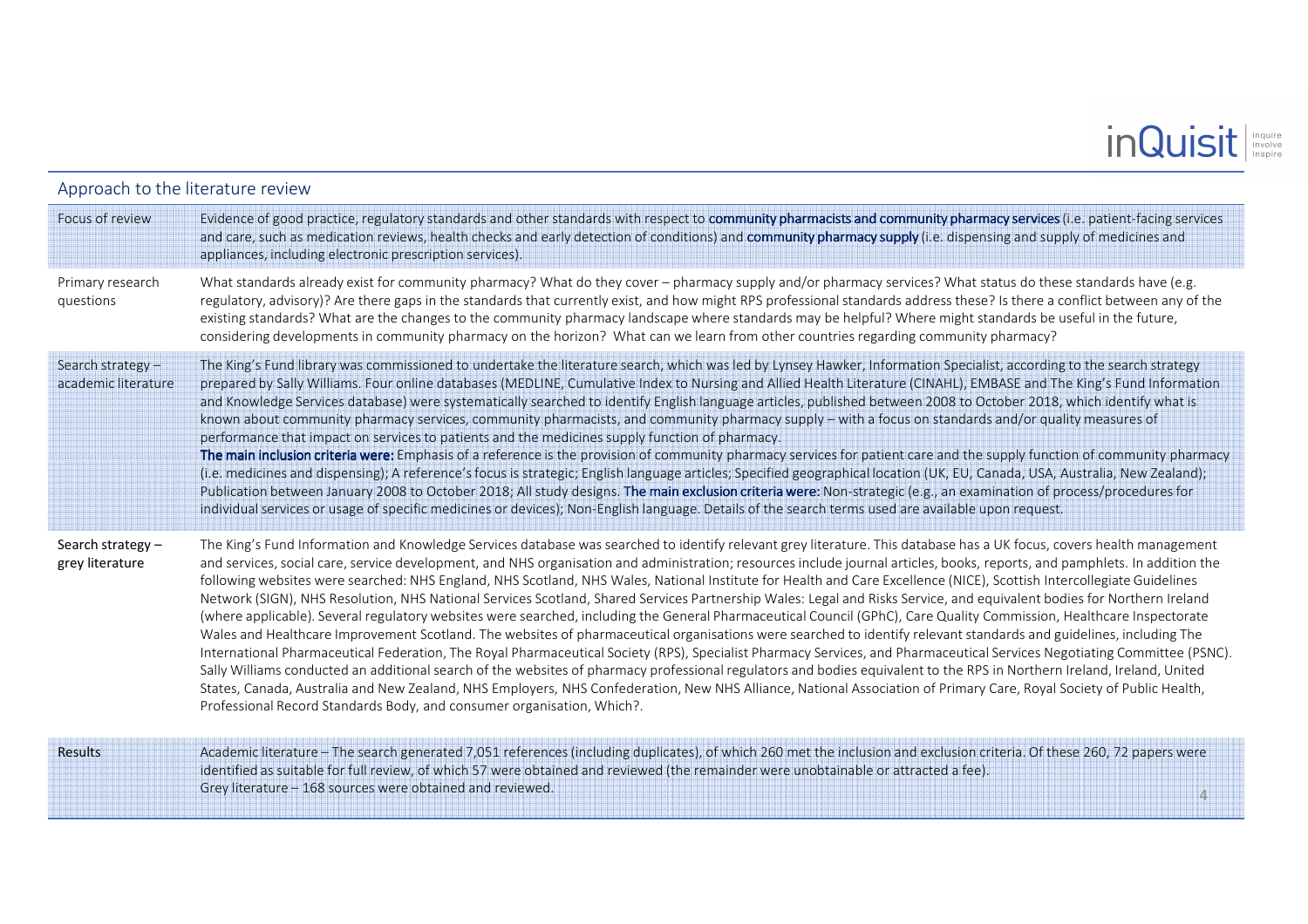### The policy context



Ever since the White Paper *Pharmacy in England: Building on strengths - delivering the future* (Department of Health 2008), highlighted the potential pharmacy has to offer, beyond the safe and effective dispensing of prescriptions, emphasis has been given to expanding the scope of community pharmacy services. In 2008, this included aspirations for community pharmacies to become 'healthy living' centres; promoting health and helping more people to take care of themselves; expanding the range of services on offer to include treatment for many minor ailments; support for people with long term conditions (such as high blood pressure or high cholesterol); and screening (e.g. for those at risk of vascular disease). Since then, successive reports have brought pharmacy more on to the agenda. The Five Year Forward View envisaged pharmacists being part of Multispecialty Community Providers and playing a far greater role in supporting urgent and emergency care (NHS England, 2014a). The General Practice Forward View promised investment in clinical pharmacists to support GP practice prescription processes, medicines optimisation, minor ailments and long term conditions management, in addition to supporting community pharmacy to better support GP practices, care homes and urgent care (NHS England, 2016).

That same year, the *Community Pharmacy Forward View* set out the sector's vision, focusing on three core domains: community pharmacy serving as the facilitator of personalised care for people with long-term conditions; being the trusted, convenient first port of call for episodic healthcare advice and treatment; and serving as the neighbourhood health and wellbeing hub (Pharmacy Voice, PSNC, RPS, 2016). Professional organisations have has said that delivering this vision relies upon: raising awareness of community pharmacy; supporting local leaders to build partnerships across the health and care system; harnessing technology and secure digital integration; empowering the workforce to develop their skills and manage change; establishing new ways of working and delivering integrated care; and proactively supporting and facilitating sector-development and change management (Pharmacy Voice, PSNC, RPS, 2017).

This is an ambitious and demanding agenda for the profession, and the RPS professional standards for community pharmacy will want to consider how best to assist pharmacists, pharmacy technicians and the wider pharmacy team to deliver these objectives at practice level. This is vital, as a recurrent theme from the literature is that community pharmacy remains 'a much underused resource' and that progress has been slow since the 2008 White Paper (National Association of Primary Care, 2018; Murray, 2016; Smith et al, 2014). The New NHS Alliance (2016) has expressed disappointment that there is not a community pharmacy led new model of care and that the NHS has failed to fully utilise the expertise of the community pharmacist. It has called for GPs to support community pharmacy as the first call point for patients. Amongst the recommendations made by Smith et al (2014) to develop community pharmacy, and calls for more guidance and support from the RPS, employers and other national bodies about how to become part of the care models set out in the Five Year Forward View. They argue that 'pharmacists must be relentless in making the case locally' for their contribution in the future. The RPS professional standards for community pharmacy offer an opportunity to guide pharmacists on how to push ahead at local level, how to influence local commissioners, and how to become involved in the work of federations and new models of primary and community provision.

In terms of looking over the horizon and future-proofing professional standards for community pharmacy, the strategic plans of professional regulators and membership bodies for pharmacy highlight both societal challenges, such as the economic uncertainty associated with Brexit and the implications of leaving the EU for workforce planning and medicines regulation (GPhC, 2017; Pharmaceutical Society of Ireland, 2018), as well as public health and demographic challenges. New technologies, such as artificial intelligence and machine learning, will pose new opportunities, but also new risks, and community pharmacy is thought to be at risk of being 'overtaken by the inexorable expansion of technology-driven dispensing and supply' if the sector does not effectively position itself as part of national and local planning (Smith et al, 2014). Developments in medicine, such as stratified medicine using genetic analysis, and medicines that previously were only able to be administered in the hospital setting now provided to patients in their own homes, will also impact on community pharmacy (The Scottish Government, 2013).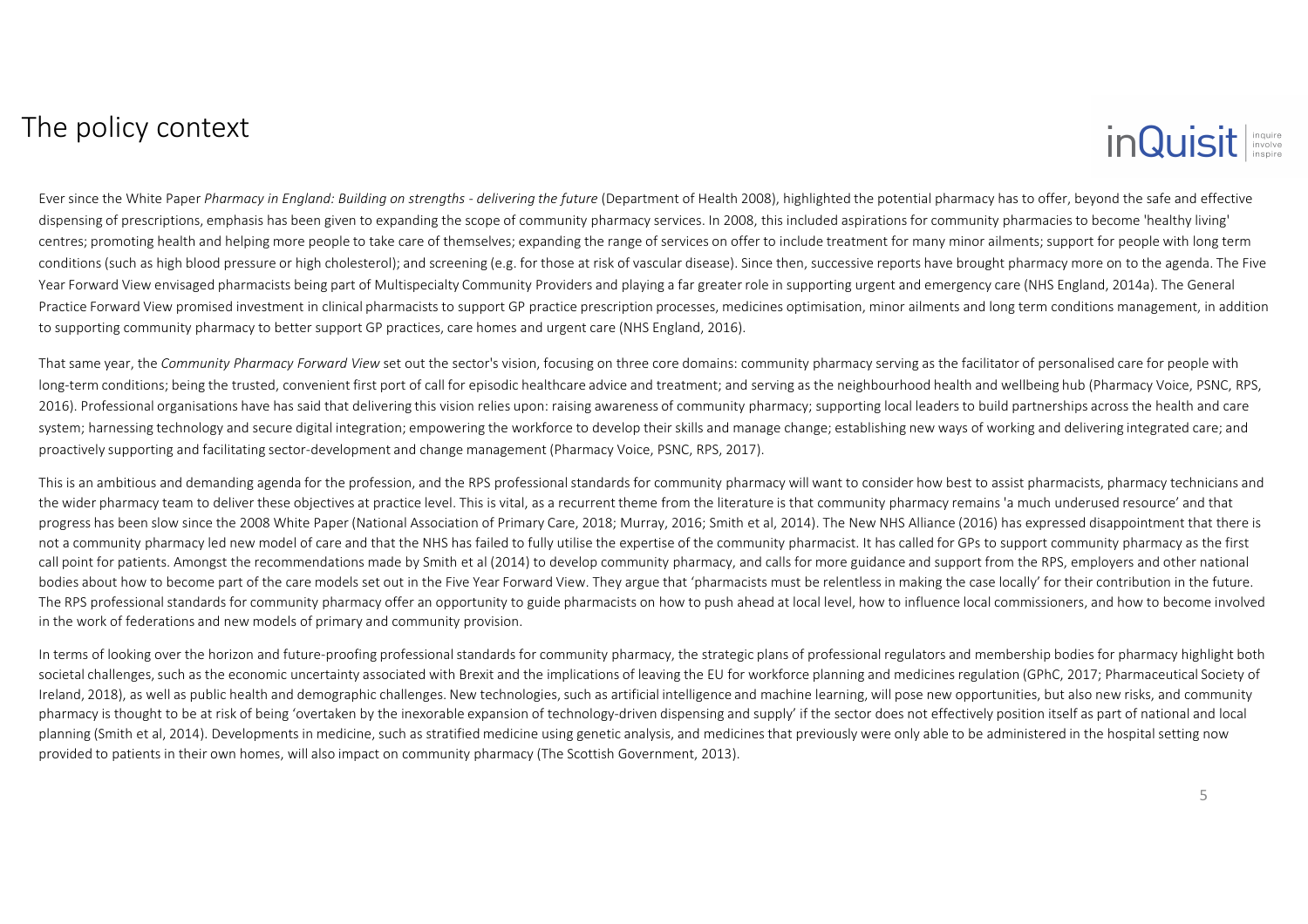### Existing standards for community pharmacy

| ۱ |  |
|---|--|
| L |  |
|   |  |
| L |  |
|   |  |

Point to consider in developing professional standards for community pharmacy:

- Learning from the GPhC's plans, set out in its Annual Report (2017/18), to publish learning from its inspections, including examples of 'good' and 'excellent' practice (GPhC, 2018a)
- How best to support pharmacy teams to keep abreast of and meet the wide range of standards and legislative requirements

The International Pharmaceutical Federation (FIP) and World Health Organisation (2011) provide a framework for 'good pharmacy practice' standards based on a review of existing national standards in 'at least' 37 countries. This framework states that the mission of pharmacy practice is to 'contribute to health improvement and to help patients with health problems to make the best use of their medicines'.

A plethora of standards and guidance documents already exist; one imagines a challenge for community pharmacy teams is keeping abreast of them all. Standards documents emphasise that pharmacy professionals must adhere to all that laws that apply to pharmacies (GPhC, 2017; PSNI, 2016; Pharmaceutical Society of Australia, 2017; Pharmacy Council of New Zealand, 2018a), including laws on supplying and advertising medicines, medicines regulation, health and safety,equalities legislation, and data protection, to name a few. Some standards documents cite relevant legislation, an approach seen in Northern Ireland, for example (PSNI, 2010 and 2016). The RPS standards for hospital pharmacy (RPS, 2017) are accompanied by a standards handbook providing links to, for example, legal and regulatory frameworks, international standards, and which signposts more detailed guidance.

Professional regulatory standards are relevant to the supply of medicines and devices, as well as to pharmacy services, defined by the GPhC as: 'all pharmacy-related services provided at or from a registered pharmacy including the management of medicines, provision of advice and referral, clinical services such as vaccination services, and services provided to care homes' (GPhC, 2018). Such standards often place emphasis on self-audit (PSNI, 2010) and on being accessible to the public so that they can understand what to expect of pharmacy teams and premises. A common drive across pharmacy regulators is become more outcome-focused (GPhC, 2017; Pharmaceutical Society of Ireland, 2018a and 2018b). Professional regulatory standards tend to be organised around broad principles and provide high-level statements, such as 'Pharmacy professionals must behave in a professional manner' (GPhC, 2017), giving little detail on how the principle should be embedded in daily practice, or what is meant by, for example, 'all necessary records' or 'enough staff' (GPhC, 2018). Guidance documents tend to bridge the gap by producing more granular guidance on how to meet the principles, such as on preparing unlicensed medicines (GPhC, 2018) providing services at a distance, including on the internet (GPhC, 2015), how to ensure there is a safe and effective pharmacy team (GPhC, 2018), or on dispensing practice (Pharmaceutical Society of Australia, 2017), as well as on consent, maintaining clear sexual boundaries, patient confidentiality, raising concerns, and many other topics.

GPhC standards and RPS standards are relevant to pharmacists and pharmacy technicians and some cover non-pharmacy staff working in pharmacy settings (GPhC, 2018); other standards are aimed solely at pharmacists (Pharmaceutical Society of Australia, 2017) and pharmacy students (Pharmaceutical Society of Australia, 2017). Guidance is usually not mandatory; some documents distinguish between 'essential' and desirable' standards (for example, PSNI, 2010), or use words such as 'should', 'might' or 'may' to distinguish good practice guidance from mandatory standards (PSNI, 2016). A lack of clarity and differentiation between the ratings used to regulate registered pharmacies (GPhC, 2015 and 2013), highlights the need for care in using terms such as 'satisfactory', 'good' and 'excellent' with respect to pharmaceutical practice. There are several examples of 'excellent' practice in the literature (GPhC, 2017) and other learning (GPhC, 2017; PSNI, undated) that may be useful in informing professional standards for community pharmacy.

inQuisit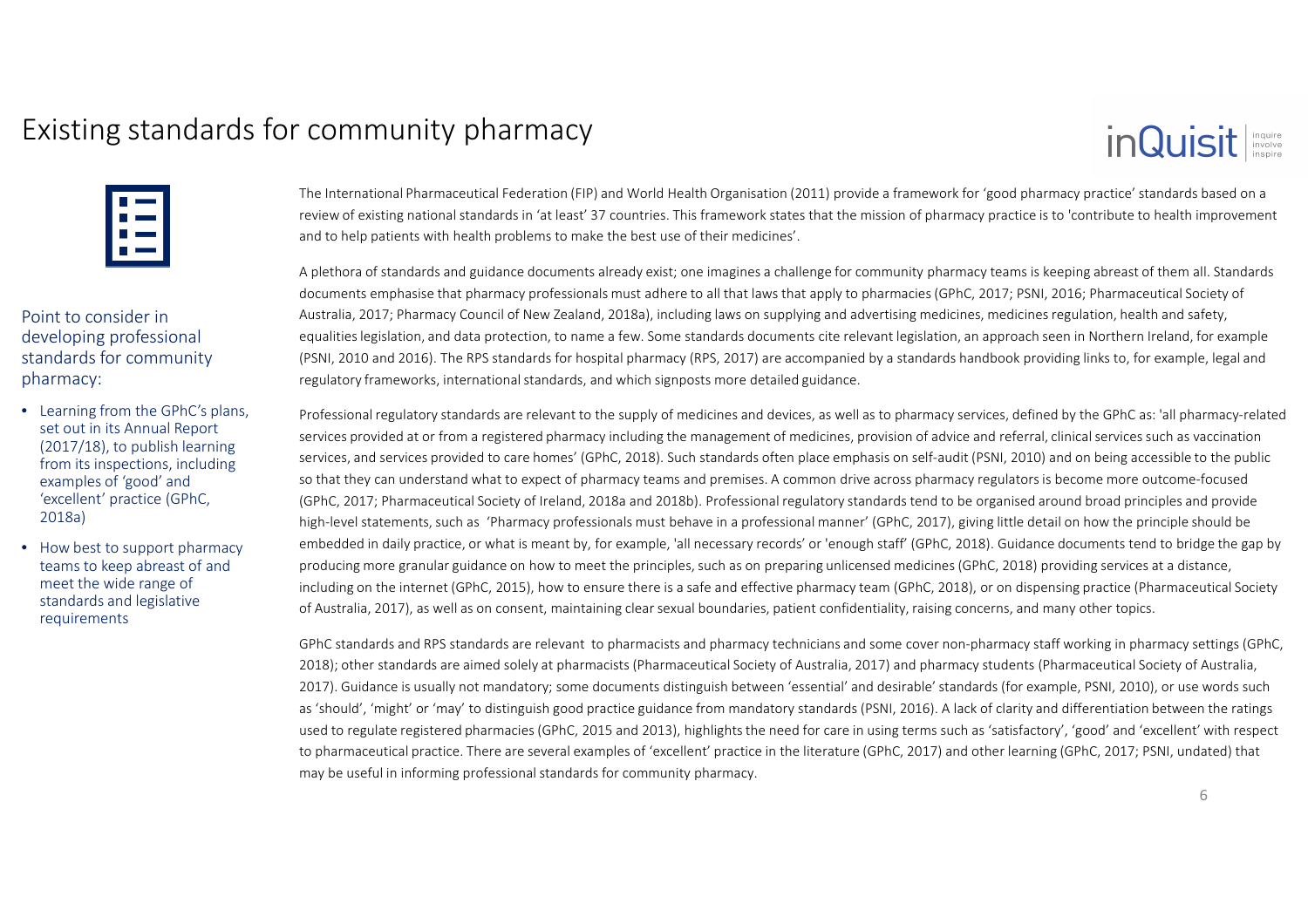### Integrated models of care

Points to consider in developing professional standards for community pharmacy:

- How to reflect the strong emphasis in the literature on integrated models of care
- How to dovetail with the *Professional Standards for Hospital Pharmacy* with respect to transitions in care from hospital to the community
- The specific needs for guidance of:
	- clinical pharmacists embedded in general practice and other community settings
	- community pharmacy teams that are part of integrated models of care

When the RPS updated its *Professional Standards for Hospital Pharmacy* in 2017, one of the objectives was 'to ensure that as new and more integrated models of care develop the professional standards will continue to be applicable' (RPS, 2017), and standard three focuses upon 'integrated transfer of care'. There is a strong emphasis in the literature on integrated models of care involving community pharmacy (NHS England, 2014; NHS England, 2016; NHS Confederation, 2013; PSI,2018; Pharmaceutical Society of Ireland, 2016; Murray, 2016; The Scottish Government, 2013). The RPS has articulated its shared ambition with the National Association of Primary Care (NAPC) for closer working between GPs, community pharmacists and other community-based healthcare professions to improve medicine use and reduce waste, provide holistic, person-centred care, and to better support people with long-term conditions (RPS and NAPC, 2015). The *Community Pharmacy Forward View* emphasises a commitment to working as an integrated part of the NHS (Pharmacy Voice, PSNC, RPS, 2016), which relies upon establishing new ways of working and delivering integrated care (Pharmacy Voice, PSNC, RPS and 2017).

Integration is regarded as key to delivering ambitions for community pharmacy and public health, with community pharmacy seen 'as an integral component of primary care as a service to improve the public's health' (NHS Confederation, 2013). Strengthening relationships between community pharmacy and general practice is a recurring theme, including within the new care model 'primary care home'. The National Association of Primary Care has said: 'The new environment requires community pharmacy to be an integrated partner, working seamlessly within pathways with other health and care partners. This requires a deeper understanding of the wider health system. Community pharmacists would no longer be competitors in the community but partners working to improve outcomes' (NAPC, 2018).

The GP Forward View makes a commitment to pilot 470 clinical pharmacists in over 700 practices, leading to a further 1,500 pharmacists in general practice by 2020, and for a new Pharmacy Integration Fund to facilitate better support for GP practices, care homes and urgent care (NHS England, 2014). The literature highlights support for clinical pharmacists to be embedded within general practice, as well as other settings (New NHS Alliance, 2016) and the potential to promote health and wellbeing messages at the same time as optimising the use of medicines, especially for people with long term conditions (Local Government Association, 2016).

The direction of travel for community pharmacy in the UK is mirrored in New Zealand, where there has been an emphasis on vertical integration, spanning primary and secondary care (Ministry of Health, 2016), and Ireland, which wants to see pharmacists become part of an integrated solution to patient and healthcare demands (Pharmaceutical Society of Ireland, 2016). Researchers in the United States have also argued the merits of pharmacists belonging to integrated care teams, with opportunities provided by a proliferation of new models such as medical homes, accountable care organisations, and community-based care teams (Smith, Bates and Bodenheimer, 2013). Emerging new interprofessional collaborative models are reported in Canada, where several provinces have adopted a community practicemodel that integrates pharmacists into primary care teams (Canadian Pharmacists Association, 2013).

inQuisit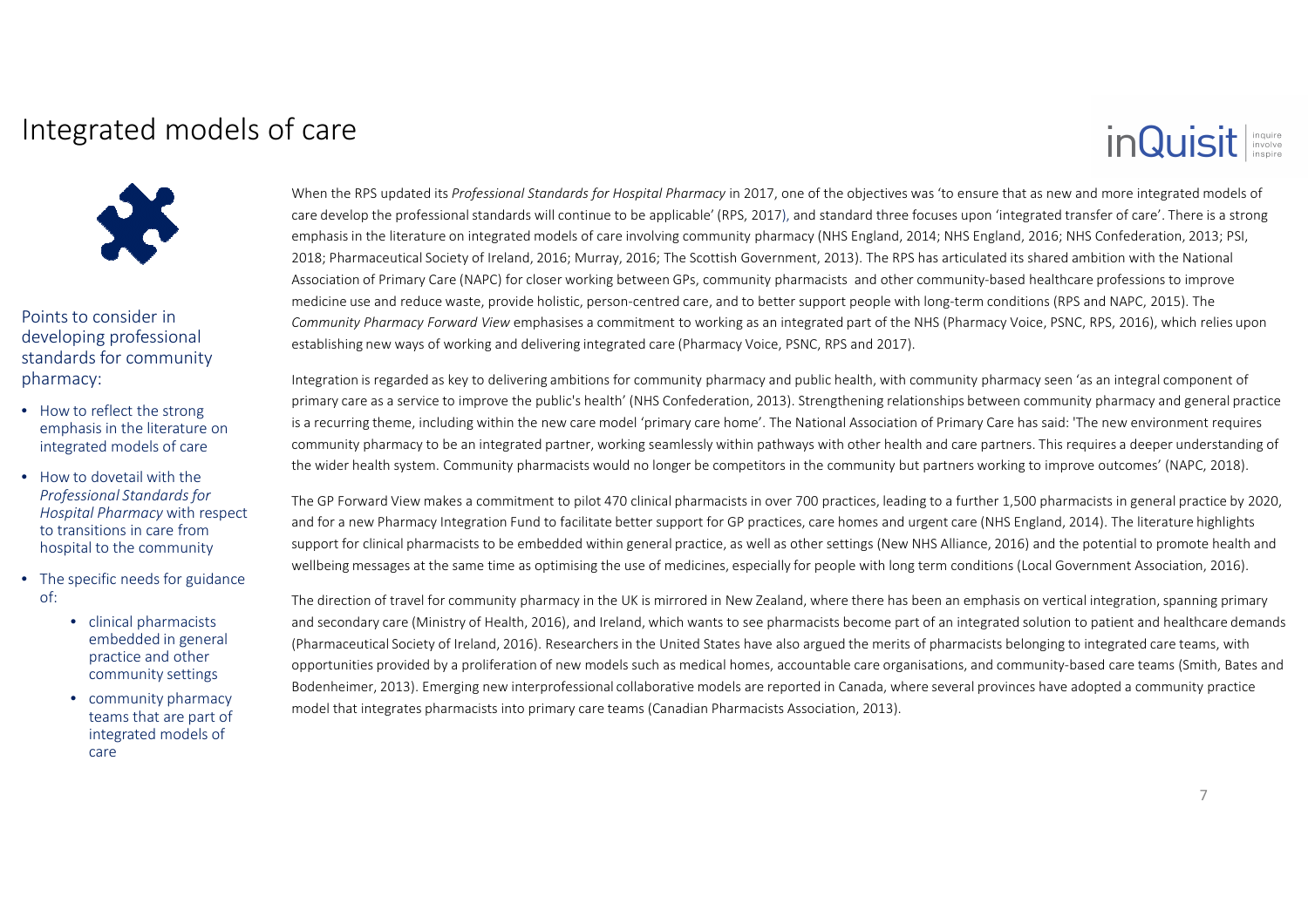### Delivering care beyond the high street

### inQuisit



Points to consider in developing professional standards for community pharmacy:

- How the standards can support pharmacy teams to deliver care in a variety of settings
- How best to support pharmacy teams in overcoming challenges to integrate with other parts of the health system, particularly primary care

Integrated working of the kind envisaged will mean significant shifts for community pharmacy staff, including working in a variety of settings, such as outreach teams, patients' homes, care homes, hospices, and general practice (Smith et al, 2013), as well as specific clinical areas, such as drug misuse (Wilson and Barber, 2013), and via remote consultations using telehealth (The Scottish Government, 2013). It means shifting the focus away from registered pharmacy premises, and on to 'the clinical capabilities of pharmacists working in a variety of environments to meet those care needs in partnership with other medical and social care professionals' (*Ibid*).

This distributed model of care is associated with certain challenges, for example, the National Association of Primary Care has said: 'To operate outside their usual sphere of experience, pharmacists and support staff will have to build confidence, and increasing skills and clinical peer support will be critical' (NAPC, 2018). It considers that clinical networks could be important in providing the support needed. The RPS *Professional Standards for Homecare Services in England* (RPS, 2013a) provides a standards framework for homecare medicine delivery services, including a dedicated standard on integrated care.

Pharmacists are not only working in a variety of settings, but different operational environments, from general practice and nursing homes, to urgent care settings such as NHS 111. This calls upon an extended skill-set. For example, the Scottish Government expects all pharmacists to be NHS accredited clinical pharmacist independent prescribers by 2023 in order to provide clinical care to patients in the community (The Scottish Government, 2013). It will also require the whole pharmacy team to work differently. Di Simoni et al (2012) observe that, if patient recruitment of MURs is done opportunistically, pharmacy staff will need to take time away from routine work without prior notice. One of the implications of greater external engagement and delivering care in different settings is that pharmacists will need to leave the pharmacy for periods of time, with implications for delegation to, and supervision of, pharmacy technicians and support staff. The academic literature highlights some concerns amongst community pharmacists over delegation and skill-mix (see page 15).

Current UK medicines legislation impedes a pharmacists' ability to attend meetings that take place within normal working hours. The Collaborative Working Scheme in Wales seeks to support pharmacists' collaborative relationships with GPs and other health professionals by allowing pharmacies to recover the costs of using an additional pharmacist who would remain at the pharmacy and allow normal business to continue (Community Pharmacy Wales, 2017).

Much of the literature speaks to a disappointment that aspirations for integrated models of care for community pharmacy in the UK have not yet been realised on the scale envisaged, or needed to drive change (New NHS Alliance, 2016; Smith et al, 2014). Several challenges are highlighted, including the arrangements for commissioning community pharmacy and securing GP support (New NHS Alliance, 2016). NHS England has published a suite of policies and procedures to support the commissioning infrastructure for pharmacy (NHS England, undated(a); Department of Health, 2009). This includes the development of the Community Pharmacy Quality Payments Scheme, which will reward community pharmacies for delivering quality criteria in all three of the quality dimensions: Clinical Effectiveness, Patient Safety and Patient Experience (NHS England, 2017). The RPS may wish to consider how the development of professional standards might support integrated models of care for the benefit of patients and the wider health system, but also in enabling pharmacists to better utilise their skills and expertise.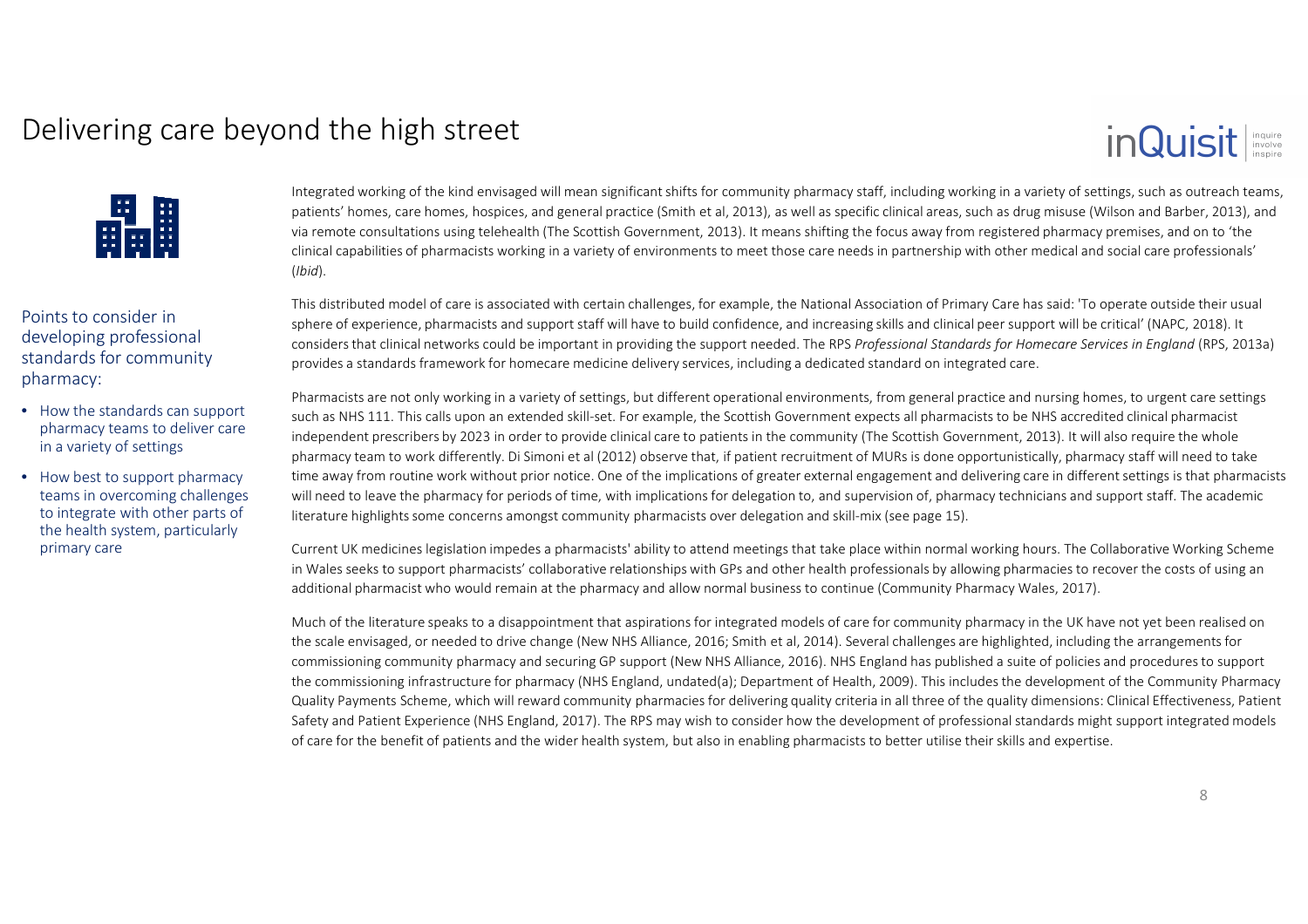### Multiprofessional teamworking

### inQuisit



Points to consider in developing professional standards for community pharmacy:

- How the standards can support clinical networks and federated ways of working
- How the standards should support multiprofessional teamworking, including good practice in handovers
- Data governance issues associated with information sharing

Integrated models of care necessitate working in new, multiprofessional teams. Reviewers of NHS pharmacy care for The Scottish Government observed that the pharmacist in the community will be a member of a number of teams, and said: '…to be most effective pharmaceutical care must be delivered within a framework of multidisciplinary co-operation, which means that the pharmacist works in partnership with the GP, the nurse, the social care workers and any other professional involved to arrive at optimal treatment of the patient' (Wilson and Barber, 2013). Smith et al (2013) have argued for the active engagement by pharmacists in local primary care federations, networks and super-partnerships. The RPS has called for a 'sustained programme to reduce the isolation of individual pharmacists working in single handed pharmacies' and for networks of community pharmacists and federated working to allow for specialisation, economies of scale, peer support and intraprofessional working (RPS, undated(a)).

Learning from the United States with respect to team-based care delivery models, includes the lack of payment mechanisms that explicitly provide for pharmacist services (Smith, Bates and Bodenheimer, 2013). In England, the Pharmacy Integration Fund aims to help pharmacy professionals*, inter alia*, embrace new ways of working as part of multidisciplinary teams in GP practices, care homes and urgent care settings; develop pharmacist professionals' clinical and leadership skills; and prepare pharmacists for independent prescribing (Health Education England, 2016).

In New Zealand, emphasis is on 'smart systems' to enable an integrated 'one team' approach (Ministry of Health, 2016). This includes making better use of the pharmacy technician workforce, and implementing the pharmacy accuracy checking technician (PACT) role (with a view to making pharmacists more accessible), and greater use of electronic-prescribing systems (to reduce waste and provide more integrated services). In the UK, securing digital integration and access to integrated patient records is regarded as essential to supporting integrated models of care (Pharmacy Voice, PSNC, RPS 2017; Smith et al, 2013) and the RPS has called for pharmacists to have 'full read and write access' to the patient health record (RPS, 2014a). In Canada, investment has been made into a pan-Canadian integrated clinical decision support software, to support the adoption of professional pharmacy (Canadian Pharmacists Association, 2013).

Being released from the pharmacy to attend meetings or provide care in other settings will necessitate more handovers between pharmacists, and as members of multidisciplinary teams, sharing information with other health and care staff. One study, in the United States, found that in almost half of the time, 'handoffs' were inaccurate or incomplete (Abebe et al, 2017), and more than 90% of community pharmacists reported that they had not had any formal training on ways of handing over information. Interruptions and distractions were a problem in nearly half of the handoffs.

Increased sharing of information brings with it issues of data governance, as well as information technology interoperability. The Pharmacy Information Flows project has been working to develop information models for specific information flows to and from pharmacy services and other NHS services (Professional Record Standards Body, 2018). It has begun with information models for the administration of vaccinations and any emergency supply of medicine given by community pharmacists with or without a prescription, and will progress to consider information models for medicine and appliance use reviews, new medicines service, digital minor illness referral scheme, and the information to be included in a discharge summary from secondary care to pharmaceutical services in the community. The NHS Commissioning Board already provides guidance on the standards community pharmacists must meet for information technology services (NHS Commissioning Board, 2012).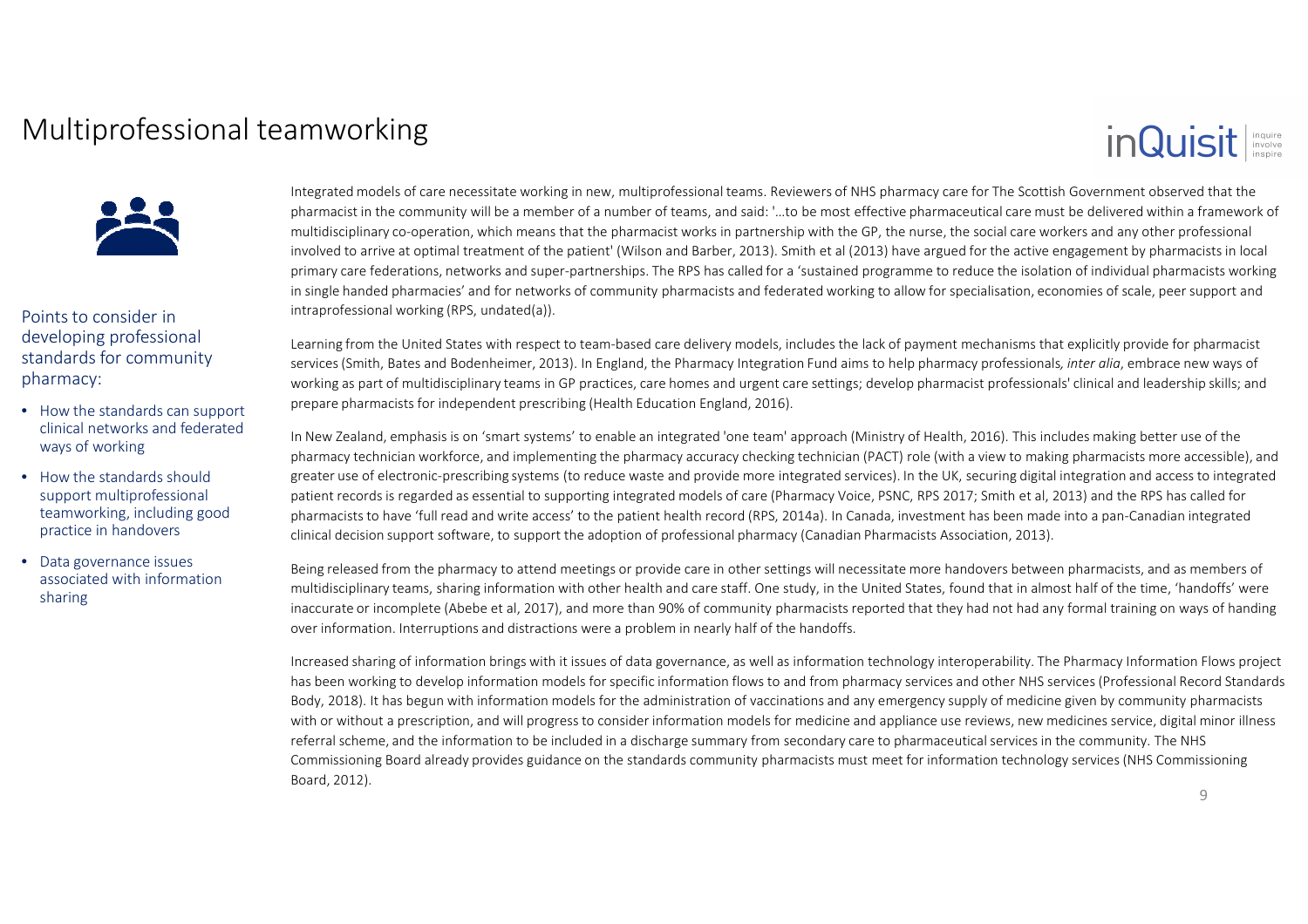#### Patient-centred care

# inQuisit



Points to consider in developing professional standards for community pharmacy:

- How to support delivery of 'patient-centred care'
- How to standardise practice for patient-centred care

The first standard of the GPhC's *Standards for Pharmacy Professionals* is that pharmacy professionals must provide patient-centred care (GPhC, 2017). Elsewhere, the GPhC has referred to 'patient-centred professionalism' (GPhC, 2017). Demonstrating a patient-centred ethos is considered to be an important aspect of community pharmaceutical provision (Grey et al, 2016). The literature associates patient-centred care with shared-decision making, making every contact count, personalisation and care focused on the particular needs of the patient. Some sources focus on delivering patient-centred pharmaceutical care to specific patient groups, such as older people (GPhC, 2017) or people with long-term conditions (Pharmacy Voice, PSNC, RPS, 2016).

The American Pharmacists Association (APhA) has said: 'The pharmacy profession has entered a new "patient-centered, medication experience" era in which new roles are being adopted and traditional roles are being filled by other works, procedures, or technology' (APhA, 2018). Two of the seven principles of the code of ethics of the Pharmacy Council of New Zealand (2018a) focus on patient-centred care, practised and promoted by the individual pharmacy, and in collaboration with others to deliver patient-centred care. The Ministry of Health in New Zealand refers to a 'people-powered focus', which is one of its four areas for action (Ministry of Health, 2016). Canada's vision is for 'optimal drug therapy outcomes for Canadians through patient-centred care' (Canadian Pharmacists Association, 2013 and 2018). Others similarly place patient-centred care at the heart of pharmacy practice (Pharmaceutical Society of Australia, 2017).

The literature also hints at some difficulties delivery patient-centred care in practice. The Canadian Pharmacists Association (2013) has said that the majority of community pharmacists and owners are struggling to transition their business to the provision of new patient-centred medication management services; it does not explain the reasons for the struggle. When Watson et al (2018) examined perceptions of the need for quality and quality improvement in UK community pharmacy services, the challenge of standardising practice whilst providing person-centred care emerged. Thomas et al (2016) explored how community pharmacy staff perceive and experience the role of procedures within pharmacies in England and Wales. They found that community pharmacy staff were required to follow a large amount of procedures as part of their work, which at times, was not possible, and that several factors influenced compliance with procedures, including work demands, 'the social norm' within the pharmacy, lack of staff, pressure to hit targets and poor communication. The researchers also highlighted tensions between the standardisation of practice and the professional autonomy of pharmacists, with pharmacists fearful of being unsupported by their employer for working outside of procedures, even when acting for patient benefit.

These challenges suggest that pharmacy teams may benefit from further guidance on delivering patient-centred and individualised care within the confines of the community pharmacy setting.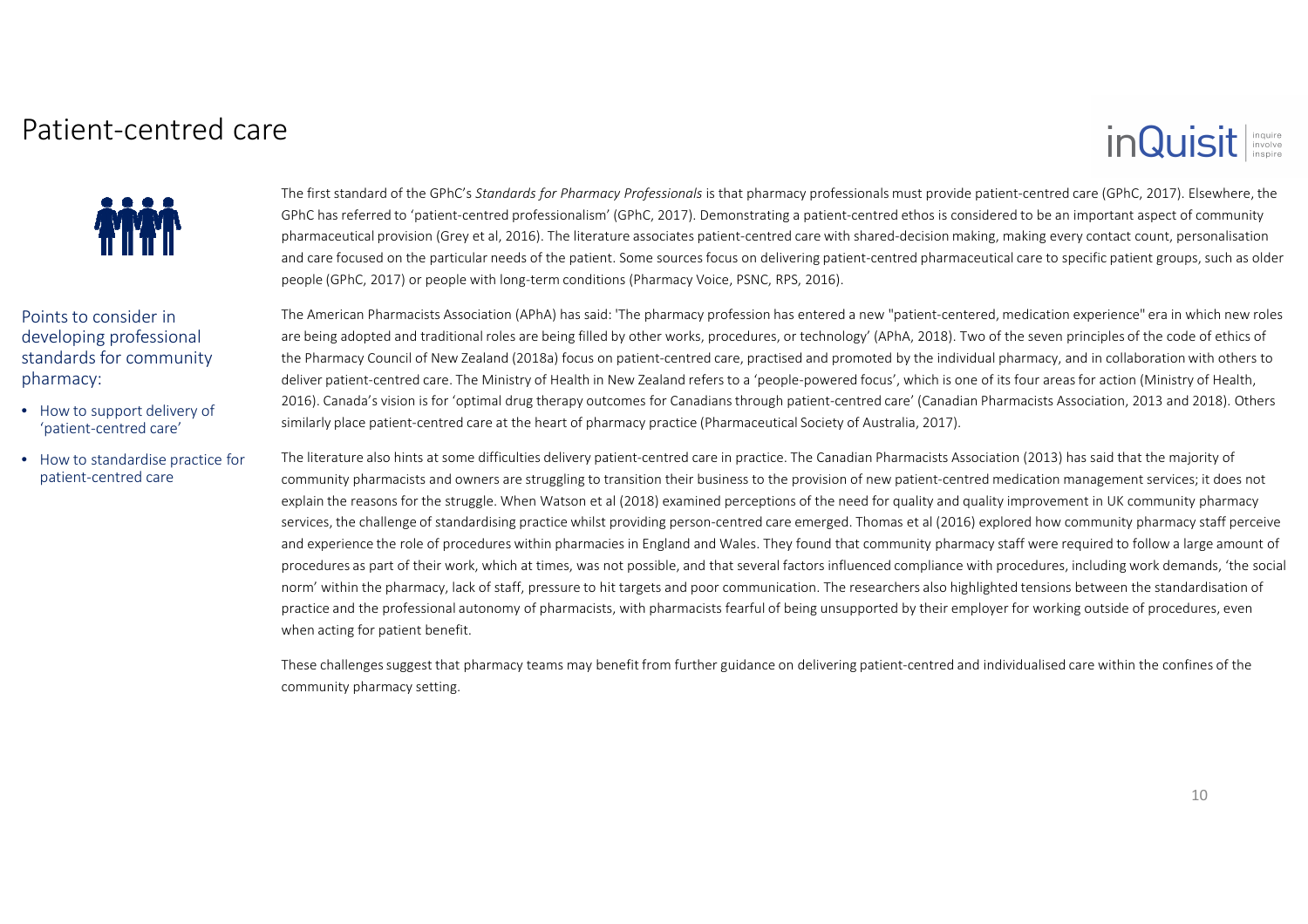### Raising public awareness

# inQuisit



Points to consider in developing professional standards for community pharmacy:

- How to support local pharmacy teams to raise awareness of the community pharmacy as a trusted source of advice and information
- How to use social media and other communication tools to generate public awareness of pharmacy services

One of the main challenges to achieving the *Community Pharmacy Forward View* (Pharmacy Voice, PSNC, RPS, 2016) is generating widespread awareness of the pharmacy offering. Insufficient public awareness of the range of services pharmacy teams can offer has been identified as a problem (Hindi et al, 2018; Smith et al, 2013; Pharmacy Voice, PSNC, RPS, 2017; NHS Confederation, 2013). The RPS placed emphasis in its response to the *Community Pharmacy Call to Action* on patients being guided towards community pharmacy and pharmacists promoting new services. It said: 'Pharmacists must be their own advocates for the profession and for what they can provide to patients' (RPS, undated(a)).

Hindi et al (2018) reviewed the literature to understand patient and public perspectives of community pharmacies in the UK, and low public or patient awareness of extended pharmacy services was a common finding. The pharmacy setting appeared to be portrayed as a dispensary and place for medicines purchase as well as advice on minor ailments. There was an apparent resistance to acknowledge the pharmacist as an essential member of the healthcare team, whilst their expertise in medications was acknowledged. The majority of respondents preferred physicians to pharmacists regardless of the service provided. More frequent service users tended to favour extended pharmacy services and revealed more support for pharmacists performing numerous different roles.

Unless public awareness increases, take-up of enhanced pharmacy services is likely to remain low. Nazar et al (2016) evaluated uptake of electronic referral from hospital to community pharmacy in England. The study found that whilst more than 2,000 inpatients were referred over a 13-month period (2014-2015), only 31% of these patients participated in a follow-up consultation; 47% of referrals were rejected by community pharmacies with the most common reason being 'patient was uncontactable'. Most referred patients were over 60 years of age and referred for a Medicines Use Review (MUR) or enrolment for the New Medicines Service (NMS). Those patients who received a community pharmacist follow-up consultation had statistically significant lower rates of readmissions and shorter hospital stays than those patients without a follow-up consultation. So, patients who did not receive a pharmacist follow-up missed out.

The review by Hindi et al (2018) identified a shortage of studies discussing strategies to effectively promote pharmacy services, pointing to a gap the RPS could consider addressing. The Department of Health has issued guidance to build awareness of how much community pharmacy has to offer for local commissioners (Department of Health, 2009). The RPS has produced a guide on advertising pharmacy services and medication (member only content), as well as a 'Beginners guide to blogging' and 'Social media as a professional tool', which may inform its standards development in this area. It may also wish to refer to existing professional standards on advertising medicines and professional services (PSNI, 2016; Australian Health Practitioner Regulation Agency, 2014). The PSNC offers a social media guide for community pharmacy teams and local pharmacy committees to help them to use social media as tools for keeping up to date or communicating with patients and other stakeholders (PSNC, 2017a).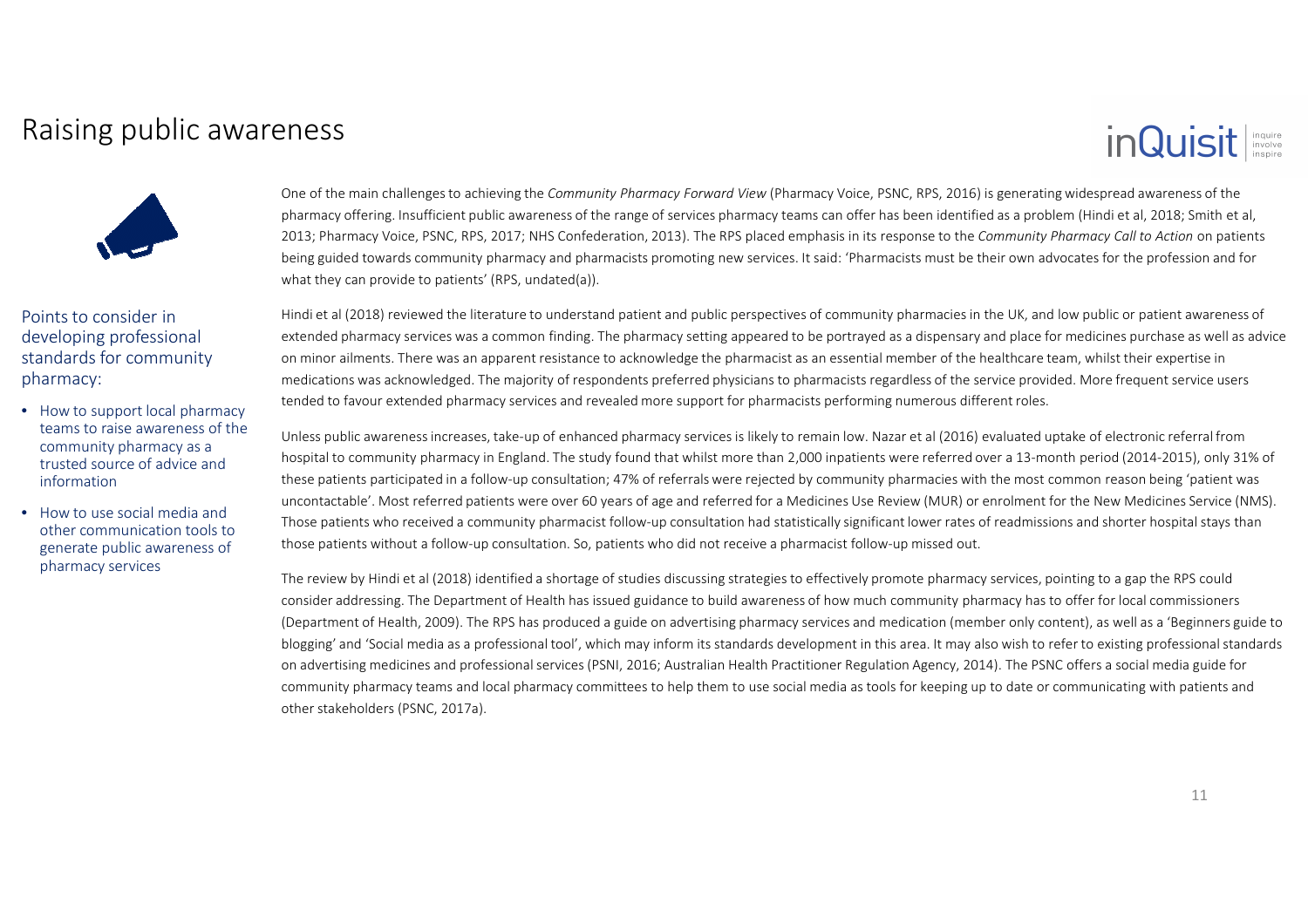### Privacy and confidentiality, and public health



Points to consider in developing professional standards for community pharmacy:

- How to increase pharmacists' confidence in making unsolicited interventions, including public health services
- How to respect patient privacy and confidentiality, including giving attention to pharmacy premises, equipment, facilities and taking a whole team approach

In several studies, participants perceived the pharmacist's lack of access to medical records, inability to prescribe and communication difficulties with other healthcare providers as significant barriers to pharmacists' extended roles in the wider healthcare system (for example, Hindi et al, 2018).

One UK study found that pharmacists' confidence in providing public health services was on the whole 'average to low' (Eades et al, 2011). Time was consistently identified by pharmacists as a barrier, together with the absence of an adequate counselling space, lack of demand, and expectation of a negative reaction from customers. Pharmacists also identified a need for further training in relation to a number of public health services. The study found that most pharmacy users had never been offered public health services by their pharmacist, did not expect this, and had mixed views on the pharmacists' ability to do this. Nevertheless, satisfaction was found to be high in those who had experienced pharmaceutical public health services. The authors concluded that there has been little change in customer and pharmacist attitudes over the decade since the previous review, and that training is needed to increase pharmacists' confidence in providing public health services.

Overcoming public perceptions of pharmacy as primarily concerned with medicines supply remains a challenge for the profession. A survey of more than a thousand members of the general public by Ipsos Mori (2015) for the GPhC found that pharmacists were seen as a key source of information for advice on medicines (40% would speak to a pharmacist about this) and for advice about stopping smoking (15%), but only a small proportion last visited the pharmacy for advice about a health problem (9%) or a health service (5%). Most said the pharmacy was clean and properly maintained, and perceptions of pharmacy staff were generally positive. Privacy was an issue for some (8%), mostly as they did not like talking aloud in front of others or there was no private room available for discussions. Other studies have identified a perceived lack of privacy and confidentiality as a barrier to using extended pharmacy services, with the pharmacy not considered an appropriate venue for private discussions (Hindi et al, 2018). A review of pharmaceutical care in Scotland called for pharmacy owners to actively consider how to achieve privacy and confidentiality in premises (Wilson and Barber, 2013).

The GPhC (2016a) has highlighted a need for the whole pharmacy team to consider how to respect a person's privacy, use resources and available facilities, design and layout of the pharmacy (such as a sound-proofed consultation room, frosted glass fins to create individual booths at the medicines counter, and dividing the medicines counter from queuing customers). The GPhC has issued guidance on patient confidentiality, and the RPS has run a webinar on the 'principles of confidentiality and disclosure'. Pharmacy premises also need to meet national standards to ensure that MURs take place in a confidential environment (PSNC, undated(a)). Other sources of guidance include the Information Commissioner's Office and the NHS Information Governance Toolkit, as well as the *Standards for Registered Pharmacies* (GPhC, 2018).

inQuisit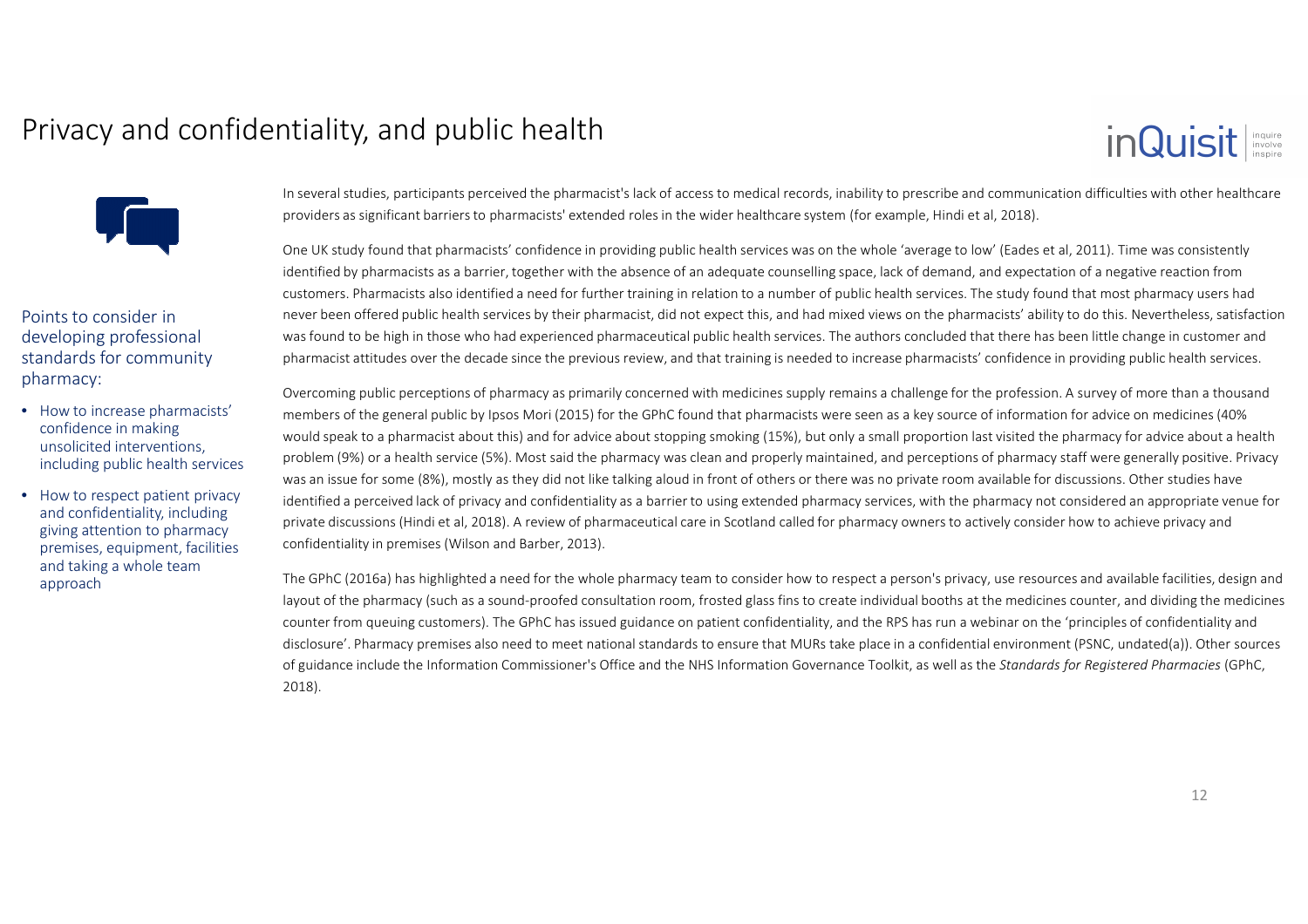### Professionalism and giving trusted advice



Points to consider in developing professional standards for community pharmacy:

- How to support professionalism in the context of the changing landscape for community pharmacy
- How to guide pharmacy teams to increase levels of trust in the advice they offer
- How to incorporate routine assessment of communication and consultation skills into pharmacy practice
- How the standards balance the dichotomy of providing professional-business services

Pharmacist' professionalism has been found to be influential to patients' satisfaction and has been attributed to pharmacists being friendly, approachable, nonjudgemental and possessing excellent communication skills (Hindi et al, 2018). One study in the United States found that members of the public prefer pharmacists to be dressed in a shirt and tie, dress shoes, white coat, and name tag, with over 86% reporting that a pharmacist with a white coat instilled feelings of comfort, confidence, trust, and professionalism. The authors concluded that wearing a white coat appears to be 'the mainstay in displaying professionalism and inspiring trust'(Khanfar et al, 2013).

Pharmacists are generally well trusted, with 87% telling Ipsos Mori (2015) that they trust health advice from a pharmacist either a great deal or a fair amount. However, this study found that the proportion who trust advice from pharmacists a great deal is significantly lower than the other professions (39%) and a further 12% say they do not trust their health advice. There have been calls to give greater focus to professionalism and professional identity to support the direction of travel (Wilson and Barber, 2013). In Australia, researchers identified a strong level of concern that the rhetoric of professionalism in community pharmacy is not always matched by the reality (White and Clark, 2010). Community pharmacists in one English study identified staff professionalism as an area for improvement, with some reporting that 'staff still view it as a retail job rather than health care', while others had staff who were uninterested in training to extend their role (Barnes et al, 2018).

In the United States, Melton and Lai (2017) found that patient satisfaction is generally high when patients are loyal to pharmacies, which reflects a good relationship with the staff and an appreciation for the overall atmosphere of the pharmacy. Patients also reported greater pharmacy loyalty when the pharmacist had more relational skills rather than just technical knowledge. They argued: 'Pharmacists can promote greater patient loyalty not only through professionalism but also through greater relational skills'. There is some evidence to show that the communication skills of pharmacists in England are highly rated, although some pharmacists were found to use jargon when explaining a medicine interaction (Weiss et al, 2010). The authors of this study concluded that formatively assessing communication skills can be incorporated into the routine assessment and feedback of pharmacy over-the-counter medicines advice.

Jacobs et al (2011) identified from a review of the literature five dimensions of organisational culture, of which one of the most prevalent was 'the professionalbusiness role dichotomy'. Other factors found to influence organisational culture included the influence of individual pharmacists' characteristics and organisational setting, and the impact on pharmacists' wellbeing and job satisfaction, and the services delivered. Another study by Jacobs et al (2013), involving interviews with senior managers from community pharmacies and locum agencies, concluded that being 'for-profit' organisations, community pharmacies may prioritise business performance over ensuring the professional performance of pharmacists, the responsibility for which would be left to the individual pharmacist. This might indicate a need for guidance on managing conflicts and specifically, any factors that interfere with expectations regarding professionalism.

inQuisit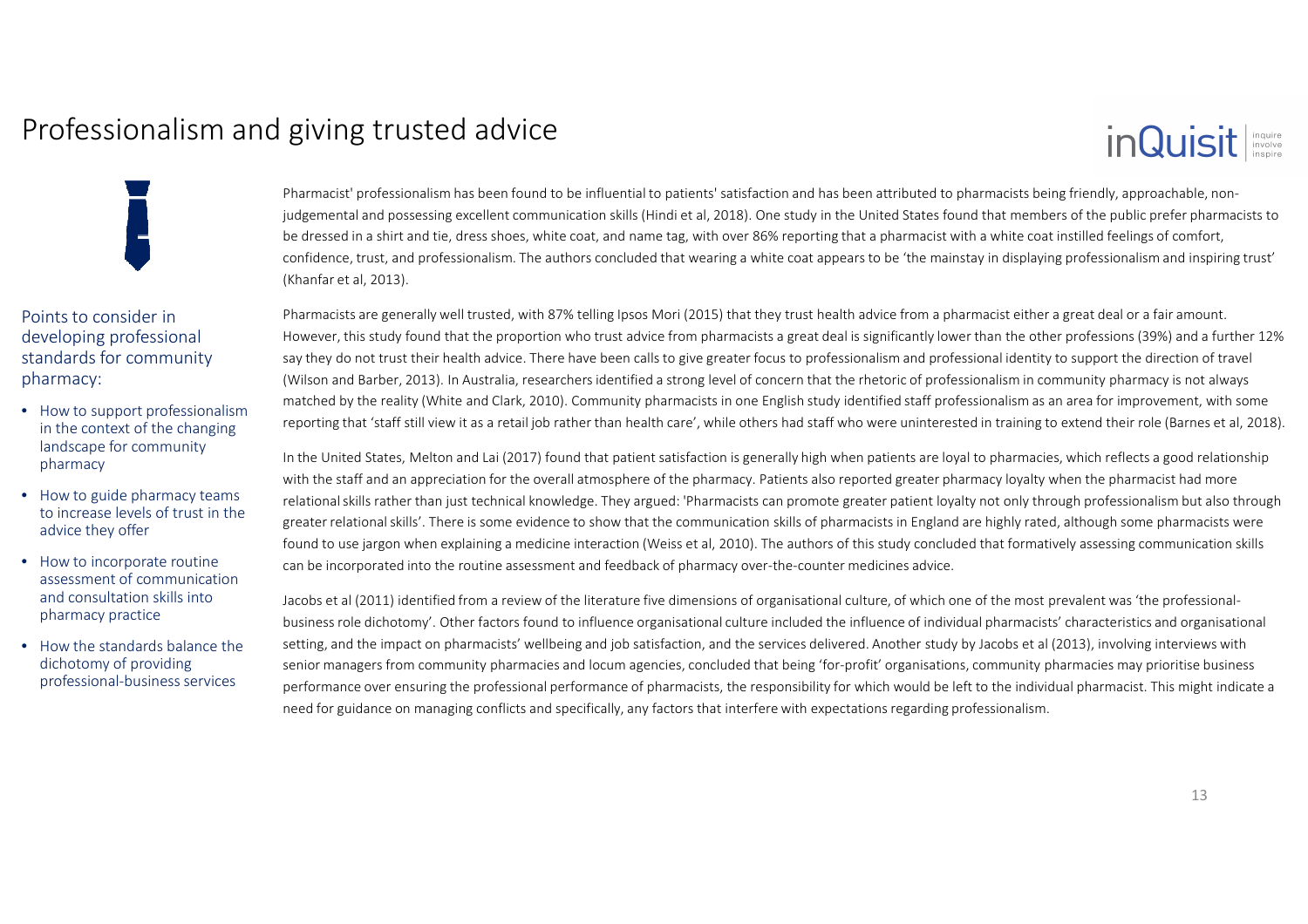### Workload and wellbeing

### inQuisit



Points to consider in developing professional standards for community pharmacy:

- How to help community pharmacists manage their workloads
- How to ensure working conditions do not compromise patient safety
- How to spot the signs of workplace stress and steps to help manage this
- How to enhance wellbeing and nurture a positive organisational culture in community pharmacy

Standards for registered pharmacies seek to, *inter alia*, ensure that 'staff are empowered and competent to safeguard the health, safety and wellbeing of patients and the public' (GPhC, 2018), and other standards focus on how pharmacy professionals must behave and perform (GPhC, 2017). The GPhC provides guidance on how to ensure a safe and effective pharmacy team, including on setting staffing levels, leadership and management roles, and the knowledge, skills and training of pharmacy staff (GPhC, 2018). A theme from the literature indicates that greater attention may be needed to the wellbeing of the pharmacy workforce in thecontext of rising workloads.

Several sources highlight increases in community pharmacy workload and the implications of this in terms of workplace stress and decreased job satisfaction (Gidman, 2011; Lea et al, 2012; Jacobs et al, 2018), which in turn can impact on safety culture (Boyle et al, 2016). One survey of pharmacists found that those pharmacies that provide sufficient resources to deal with the workload (most notably, staffing and rest breaks) are perceived as having better levels of safety (Phipps, 2012). Some of the respondents to this survey said they needed more support from the regulator and professional association to negotiate safe working conditions with employers. Ziaei et al (2015) found that internationally trained pharmacists complained about heavy workloads, long working hours and a lack of support from their employers.

Commercial issues would seem to create particular pressures. The American Pharmacists Association (2018) conducted a national survey of pharmacists and found that most (of 342 respondents) had favourable perceptions of community-pharmacy practice. Yet, pharmacists also reported that the commercial characteristics of community pharmacy resulted in: 'stressful and unsupportive working conditions, a focus on dispensing/profits over patient care/outcomes, and lack of recognition and opportunities for advancement'. Amongst the recommendations made by the American Pharmacists Association was to create 'patient care business competencies for community practice'.

Jacobs et al (2014) found that community pharmacists in England reported significantly higher levels of stress than other health care workers for seven out of eight work-related stressors. Long working days, being a pharma

The profile of the pharmacy workforce as 'highly feminised', with a trend towards part time, flexible, portfolio working is significant, against a backdrop of concern that, unless concerted action is taken, demand for pharmacists' services is likely to outstrip supply (Turner, 2011). Gidman (2011) found striking differences in the work patterns described by the male and female community pharmacists, with male interviewees not only commonly working full time, but also occupying senior positions in community pharmacy, whilst female interviewees commonly worked as employees. Jacobs et al (2018) observe that pharmacists commonly operate on <sup>a</sup>'one pharmacist model', with regulatory and operational restrictions on that pharmacists' time, making it difficult to release the pharmacist to participate in stress management initiatives.

There is a range of guidance already in existence for pharmacists, covering topics such as how to prepare for the first day of practice in community pharmacy (RPS, 2016a); supporting those working as a Responsible Pharmacist (RPS, undated(b)); for locums working in community pharmacy (RPS, undated(c)); and to support the standards for registered pharmacies (RPS, undated(d)). However, beyond a webinar recorded by the RPS on 'assertiveness and time management', this review found little guidance to help pharmacists to manage their workloads or deal effectively with stress.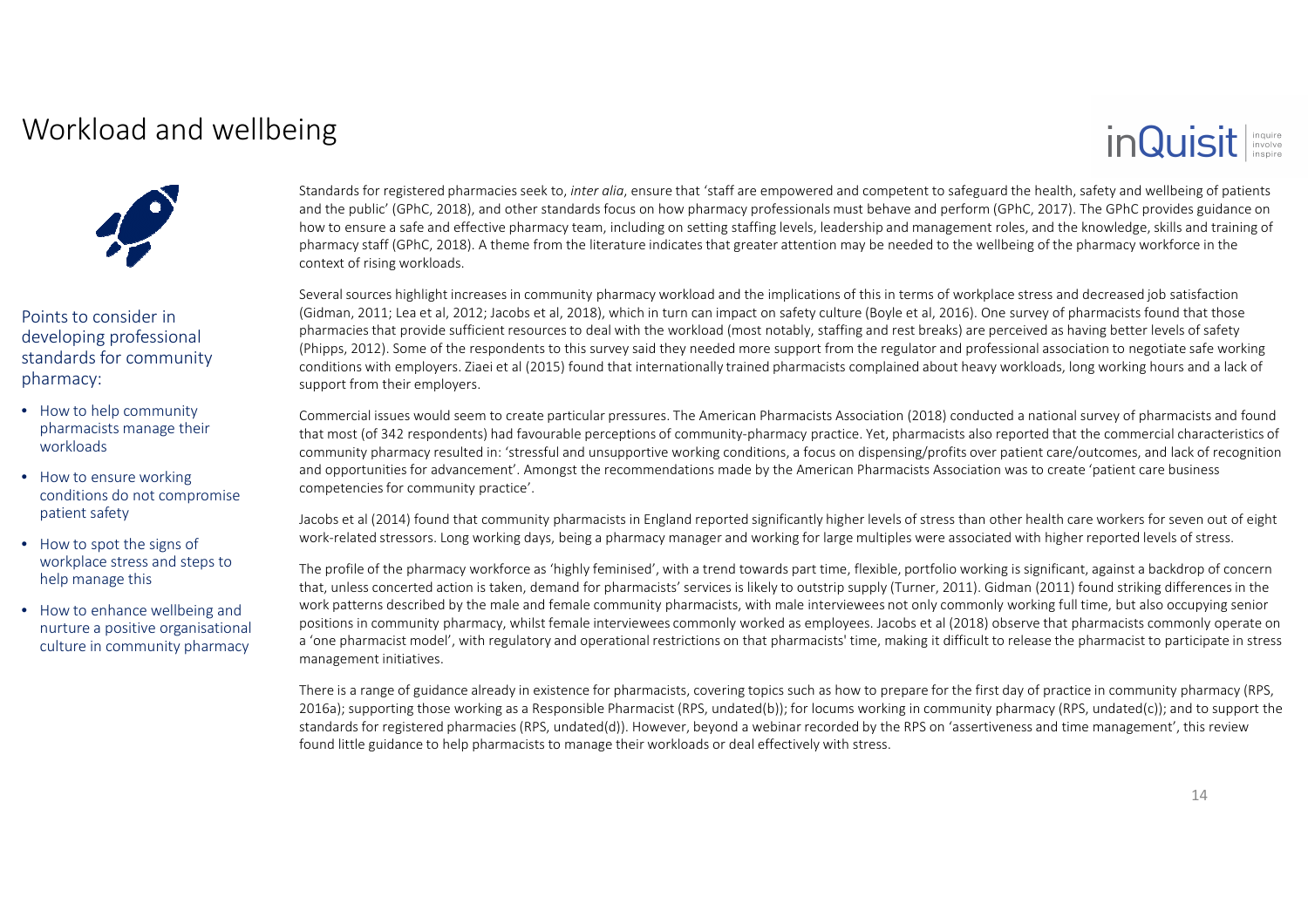### Skill-mix and delegation

# inQuisit



Points to consider in developing professional standards for community pharmacy:

- How to support the development of pharmacy teams with the appropriate skills
- How to nurture professionalism within the wider pharmacy team
- How to support pharmacists in delegating tasks, particularly relating to dispensing, including developing protocols to support this

The literature frequently points to delegation to the wider pharmacy team as a key factor in managing workload and yet, here too, there is evidence to suggest that pharmacists may benefit from additional guidance. Lea et al (2012) found that pharmacists perceive their own role to be dominated by the dispensing and checking of prescriptions. Enhancing dispensing pathways and advancing the role of pharmacy technician practice are therefore key to managing pharmacists' workload. Gidman (2011) found that pharmacists in North West England perceived that skill mix initiatives were not helping them to deal with rising workload demands and barriers to technician prescription checking included lacking the right mix of staff to support appropriate use of accredited checking technicians and a reluctance by most pharmacists to take the responsibility for the technician's work. Another English study found only half of community pharmacists strongly agreed that they worked well as a team in their pharmacy, and whilst two-thirds agreed with statements about good leadership, nevertheless 68% would welcome leadership training (Barnes et al, 2018). Most were confident in delegating workload to other team members, but 40% agreed or strongly agreed that team members worked beyond their qualifications and training. A high number of pharmacy support roles were part-time, which could lead to communication issues.

Guiding pharmacists on the activities they can delegate to technicians and the type of supervision to provide would seem to be needed. Bradley et al, 2013) sought to investigate arrangements for supervision, role delegation and skill mix in community pharmacy. Survey participants were asked to rank a list of 22 activities in terms of perceived risk and feasibility of performing them during a pharmacist's absence. Community pharmacists felt that their presence was critical to safe pharmacy operation, and for providing the unsolicited opportunity for intervention, however respondents all felt that current supervision requirements were in some ways impeding pharmacists ability to offer more clinical patient-focused activities. This study also found that community pharmacists were most reserved when judging the activities they felt their support staff could safely perform during their absence; pharmacy technicians in the community and the hospital felt significantly more confident performing particular technical activities, with hospital pharmacists' views more aligned.

One Australian study (Hattingh et al, 2009) found that most of the community pharmacists surveyed did not clearly differentiate between pharmacists' and dispensary assistants' activities, and dispensing processes and the involvement of pharmacists in the provision of patient advice varied. The majority of participants did not have a well-defined system in place to monitor how well support staff used protocols; instead they said support staff referred patients on an ad hoc and unstructured basis. Professional standards for dispensing (by the equivalent of the RPS) were neither known by the majority of participants nor used to develop dispensing processes and procedures. Since that study, the Pharmacy Board of Australia has issued *Guidelines for dispensing of medicines* (2015a), which explicitly address, in several places, the role of dispensary assistants and technicians in assisting pharmacists with dispensing.

Since July 2011 it has been compulsory for pharmacy technicians in Great Britain to register with the GPhC. Across the countries included in this review, a drive to make better use of the pharmacy technician workforce, including by implementing the pharmacy accuracy checking technician role was in evidence (Ministry of Health, 2016; Canadian Pharmacists Association, 2013; Community Pharmacy Scotland, 2018a). Community Pharmacy Scotland's vision includes for pharmacists to be decoupled from the technical aspect of procurement and assembly of medicines within the supply process, to allow their full clinical skill to be devoted to a 'patient-facing informative role'. This means 'the pharmacy support structure' will have to perform the supply accuracy check (via technology alone, staff only, or a hybrid approach). Community Pharmacy Scotland (2018b) has said this calls for flexibility in supervision arrangements 'to allow professional judgement to be exercised in the safe supply of medicines from the pharmacy in the absence of a pharmacist'.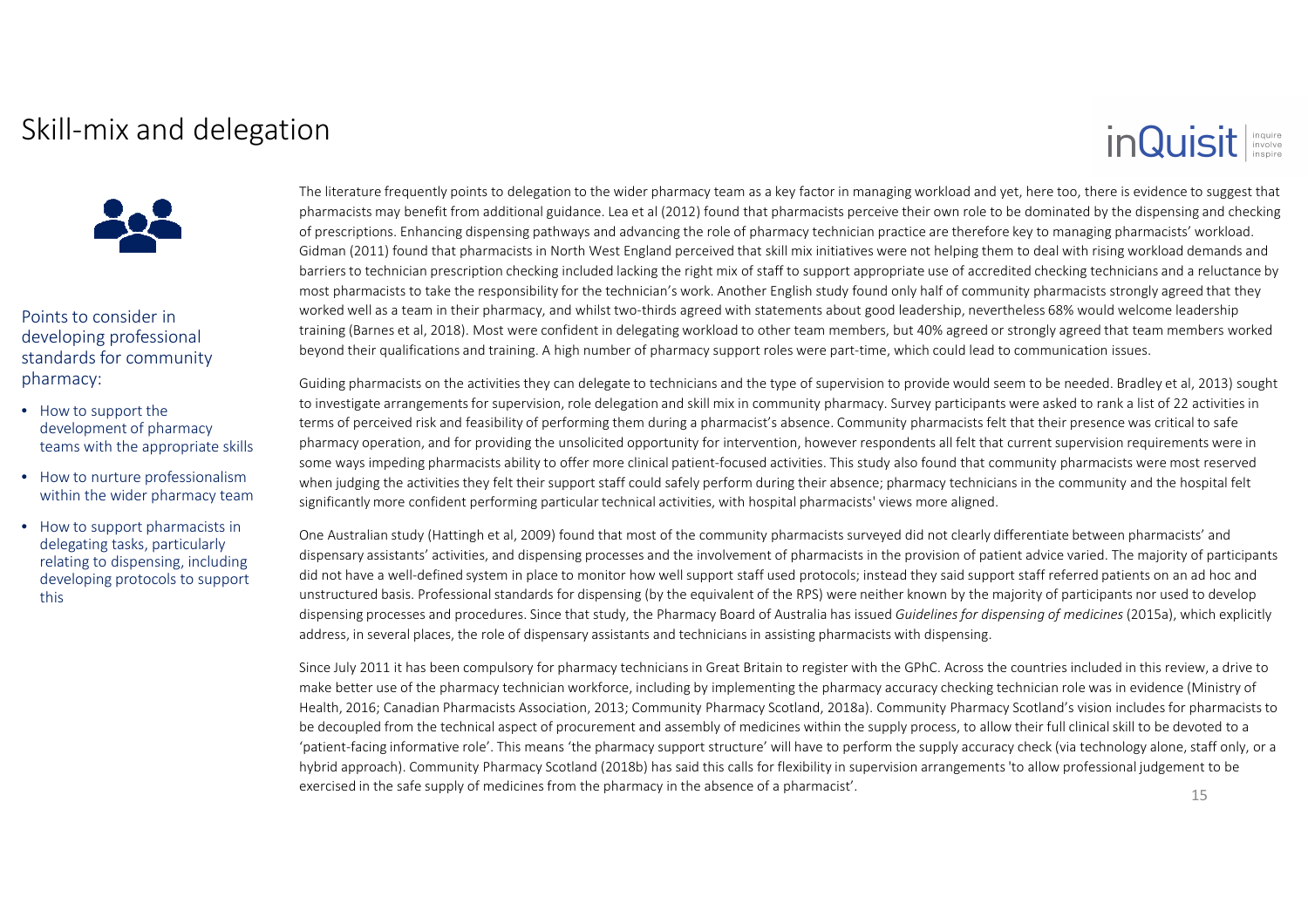### Essential services – medicines supply

### inQuisit



Points to consider in developing professional standards for community pharmacy:

- Whether the promotion and supply of medicines at a distance, including over the internet, should be covered by the community standards
- Learning from fitness to practise cases heard by the GPhC relating to medicines supply
- How to support pharmacy teams with respect to technological developments and electronic services
- Whether community pharmacies would benefit from guidance relating to the potential reuse of returned medicines

Essential services, as defined under the NHS Community Pharmacy Contractual Framework, comprise dispensing, repeat dispensing and the disposal of unwantedmedicines, in addition to promotion of healthy lifestyles (public health), signposting to other healthcare providers, support for self-care, and clinical governance (PSNC, 2013). There are various sources of guidance and standards relating to these areas, particularly for medicines supply, in the UK (GPhC, 2018; GPhC, 2017; PSNI, 2016 and 2016; Specialist Pharmacy Service, undated) and abroad (Pharmacy Board of Australia, 2015a and 2017; Pharmacy Council of New Zealand, 2018; Pharmaceutical Society of Ireland, 2018), addressing everything from the dispensing process, incident reporting, and associated tasks, including brand substitution and the provision of consumer medicine information, to ensuring that medicines are obtained from a reputable source, stored securely and safeguarded from unauthorised access. The RPS has developed *Professional guidance on the safe and secure handling of medicines* (RPS, 2018). Several of the guidance documents focus upon the promotion and supply of medicines at a distance, including over the internet (GPhC, undated(a), 2018 and 2015; PSNI, 2016; Pharmacy Board of Australia, 2015a; Pharmacy Council of New Zealand, 2018; RPS, 2018). Some resources focus on the supply of specific medicines (for example, GPhC, 2018e) or groups of medicines (GPhC, 2018; NICE, 2016a) or on the way they are supplied (Pharmacy Board of Australia, 2015b).

Whilst being cognisant of the guidance already in existence, the RPS may wish to consider how professional standards for community pharmacy could address some of the issues highlighted by the literature. Five of six learning points identified by the Pharmaceutical Society of Northern Ireland from fitness to practise cases concerned the supply of medicines (PSNI, 2018) and may be useful in identifying areas where guidance is needed. For example, the first learning point related to the adulteration of NHS prescription forms by a registered pharmacist. Another learning point concerned procurement of medicines stocks through the retail supply chain and the wholesaling of medicines. The findings of inspections of registered pharmacies carried out by the GPhC (2018a) will also be a useful source of learning for standards for community pharmacy.

A rapid review of the peer-reviewed literature in 2016 reported there has been poor take-up of repeat dispensing in England (Wright, 2016). There have been calls for widespread electronic repeat prescribing (Pharmacy Voice, PSNC, RPS, 2017), even making it the default once patients are stabilised on their medication (Murray, 2016). Technological developments, such as greater use of dispensing robots and automation of supply processes, will have implications for pharmacy teams. The GPhC (2017d) has observed that such developments have the potential 'to create new and different risks compared to 'traditional' pharmacy service'. Wilson and Barber (2013) highlight arrangements in The Netherlands where pharmacies work together to support a network of robotic central filling, dispensing and return of repeat prescriptions to local pharmacies. Such developments may inform the RPS standards.

The National Association of Boards of Pharmacy (2012) in the United States has previously issued a position statement on the return and reuse of prescription medicines, which endorses, for the community, the return and reuse of medicines that have been in a closed system (such as a healthcare facility). In the UK, pharmacies are obliged to accept back unwanted medicines from patients. This review did not identify any guidance regarding the potential reuse of any returned medicines.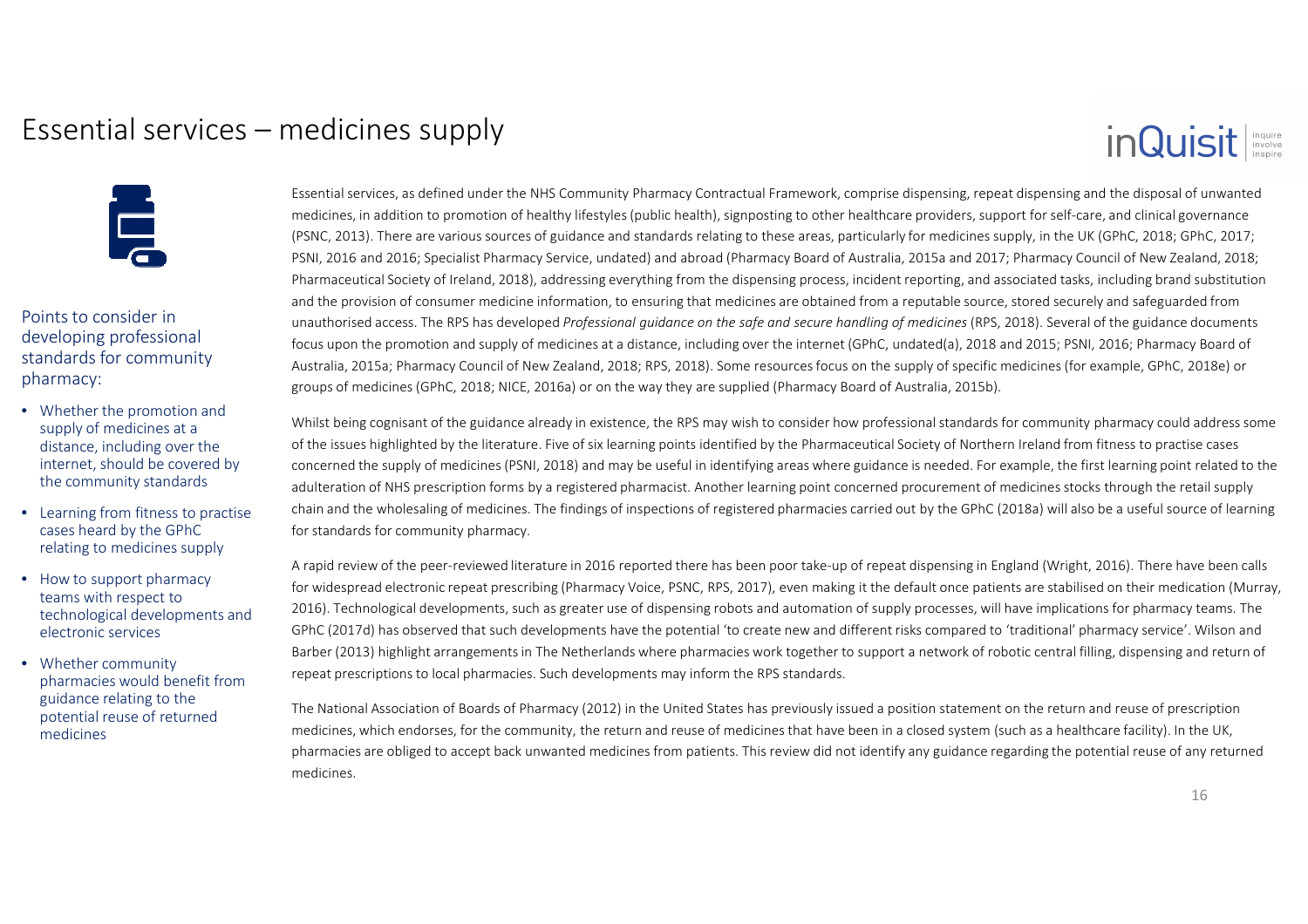### OTC medicines and other products

### inQuisit



Points to consider in developing professional standards for community pharmacy:

- Building on the RPS interim statement of professional standard on the supply of OTC medicines
- How to support pharmacists to provide a positive experience for people using community pharmacy
- How to support pharmacy teams when selling products where the health benefits may be uncertain
- Whether to incorporate guidelines on the selling of complementary medicines

One theme arising from the literature is a concern regarding the supply of over the counter (OTC) medicines. Providing OTC medicines is a core function of community pharmacy, and there is a policy objective for pharmacy to provide NHS funded OTC medicines to low income groups to help them self-care and free up GP time (NHS England, 2014b). However, promoting the appropriate sale and supply of OTC medicines has been identified as the priority for community pharmacy practice improvement, ahead of patient counselling for prescribed medication; pharmaceutical care to promote medication adherence; promotion and delivery of a Minor Ailment Scheme; pharmaceutical care of vulnerable patients; and effective use of the community pharmacy workforce (Newlands et al, 2018). This follows several reports by the consumer organisation Which? that found sub-optimal practice across pharmacies in relation to the sale and supply of OTC requests (Which?, 2018, 2013, 2008).

One literature review exploring the role of the community pharmacist in relation to the supply of non-prescription medicines, found that non-pharmacist staff dealt with a large proportion of the consultations and pharmacists were usually involved in the consultation through their referral. Counselling was not consistently offered to everyone or of sufficient quality, and pharmacists were reported to conduct better consultations than non-pharmacist staff (van Eikenhorst et al, 2017). The authors concluded that effort is needed to enhance the communi

The RPS has issued an interim statement on the supply of OTC medicines in response to requests for professional guidance in this area (RPS, 2013b). Its community pharmacy hub also provides access to resources on OTC medicines (RPS, undated(e)).

Another area for guidance relates to the sale of non-medicinal products for which the health benefit may be uncertain. Salman Popattia et al (2018) reviewed the literature to explore a pharmacist's responsibilities when selling complementary medicines. This study highlighted the ethical conflict between a pharmacist's business and health professional role. Whilst pharmacists 'consistently identified ensuring safe use and providing advice to consumers as their primary responsibilities when selling complementary medicines', there was a disconnect in practice and a concern regarding the lack of scientific evidence for complementary medicines did not appear to affect pharmacists selling these products. The authors called for a detailed practice-specific ethical framework to guide pharmacists regarding their responsibilities when selling complementary medicines. Others studies have highlighted a lack of definition of the responsibilities of pharmacists relating to complementary medicines, which have led to calls for clear guidelines that inform their duty of care in this area (Ung et al, 2017).

Similar issues apply to the sale of products such as electronic-cigarettes ('e-cigarettes') and some allergy testing products. The Standards Committee of the PSNI has reminded registrants of their obligations to make the safety and welfare of patients their prime concern when it comes to e-cigarettes and advises pharmacists to use their professional judgement when deciding whether to recommend e-cigarettes for sale via their community pharmacy (PSNI, 2013a). The Pharmaceutical Society of Ireland (2018c) has issued a regulatory notice advising superintendent pharmacists and pharmacy owners that offering food intolerance testing in pharmacies is not appropriate.

Technological developments are likely to increase the range of products that pharmacists may be asked to advise upon, from healthy lifestyle or self-care apps (Andalo, 2015) to home genetic testing or screening kits. There would seem to be a need for guidance to help pharmacists and the pharmacy team navigate decisionmaking on products where the evidence base may be equivocal.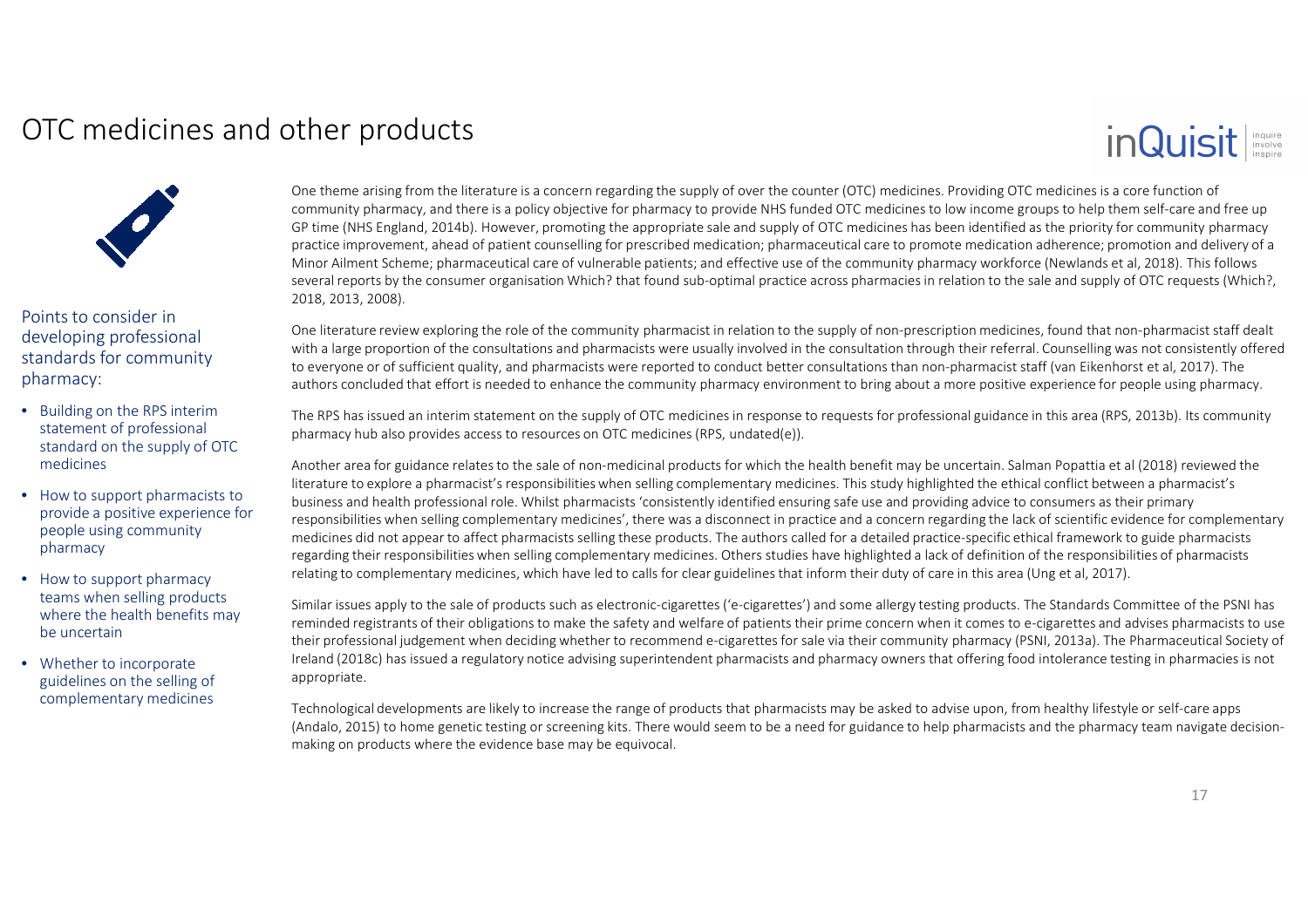### Public health

# inQuisit



Points to consider in developing professional standards for community pharmacy:

- How to measure the impact of public health interventions
- How to increase amongst pharmacy teams the value given to pharmacy public health

• How to generate public awareness in pharmacy public health services

There is a great deal of literature pertaining to the potential of community pharmacy to support public health (for example, Public Health England/Royal Society of Public Health, 2016; Local Government Association, 2016; NHS Confederation, 2013; Community Pharmacy Scotland, 2017). In 2014, Public Health England reported that community pharmacies were increasingly delivering a wide range of public health services, from stopping smoking to sexual health (including for chlamydia and emergency contraception), healthy diet and weight, physical activity, alcohol interventions, needle and syringe exchange schemes, harm reduction, supervised administration for drug misusers, and flu immunisations (Public Health England, 2014). The Five Year Forward View (NHS England, 2014) reinforced a focus on preventing ill health and supporting healthy living. A year later, the Royal Society for Public Health (2015a) called for a further expansion of healthy living pharmacies; greater visibility of pharmacy teams in the community; inclusion of pharmacy representatives on health and wellbeing boards; and further research into the effectiveness of pharmacy-based public health programmes. It said that smoking cessation services are the service most frequently delivered by community pharmacies and that pharmacy-based initiatives have potential to reach groups often underrepresented in primary healthcare services.

Realising this potential relies upon having public health interventions delivered by pharmacists and their teams that are 'of a high quality, in premises that are professional looking, which facilitate the delivery of health promoting interventions' (Public Health England, 2017). Several guidance and standards documents seek to support these objectives (e.g. Public Health England, 2016; Royal Society for Public Health, undated; NICE/Public Health England, 2018; PSNC, 2017; NICE/Public Health England 2018). The RPS has produced *Professional Standards for Public Health Practice for Pharmacy* (RPS, 2014b) and offers a range of public health content on its community pharmacy hub. Examples of public health related pharmacy campaigns in recent years include a specific focus on cancer (CommunityPharmacy Wales, 2016), and on high blood pressure (Pharmacy Voice, 2017).

The literature suggests there remains some way to go to embed an appreciation of the contribution of pharmacy to public health. A study to identify the characteristics of a good quality pharmaceutical service found that, out of 23 characteristics, those relating to patient safety were deemed by groups of stakeholders to be the most important, while those relating to public health were considered the least important. The majority of participants felt that it was important for all staff in a community pharmacy or a GP dispensary to be able to provide up-to-date public health information, but, overall, public health characteristics were seen as less important than those in the other categories (Grey et al, 2016). Another study, exploring the attitudes of pharmacists and consumers to public health, found that most pharmacists viewed public health services as important and part of their role but secondary to medicine related roles (Eades et al, 2011).

Professional standards for community pharmacy will need to consider how to strengthen confidence and awareness in pharmacy's public health offering, including helping to firmly position community pharmacy as a health service. Pharmacies have been rated joint third place, with health clubs, in terms of their 'healthiness' on a Richter scale of health, behind leisure centres and health services (Royal Society for Public Health, 2018); a position that remains unchanged from the previous three years (Royal Society for Public Health, 2015b). Health services were defined as dentists, opticians and GPs; pharmacists were clearly seen to fall outside of this definition. Nevertheless, the Healthy Living Pharmacy was regarded as a positive development, as it means having a quality assured team of health champions trained in Making Every Contact Count and promoting behaviour change.

One way to strengthen awareness is to be able to demonstrate the public health impact. This can only happen by recording advice, interventions and referrals for public health. The Royal Society for Public Health (2017) has produced a toolkit to support healthcare professionals to better measure their public health contributions.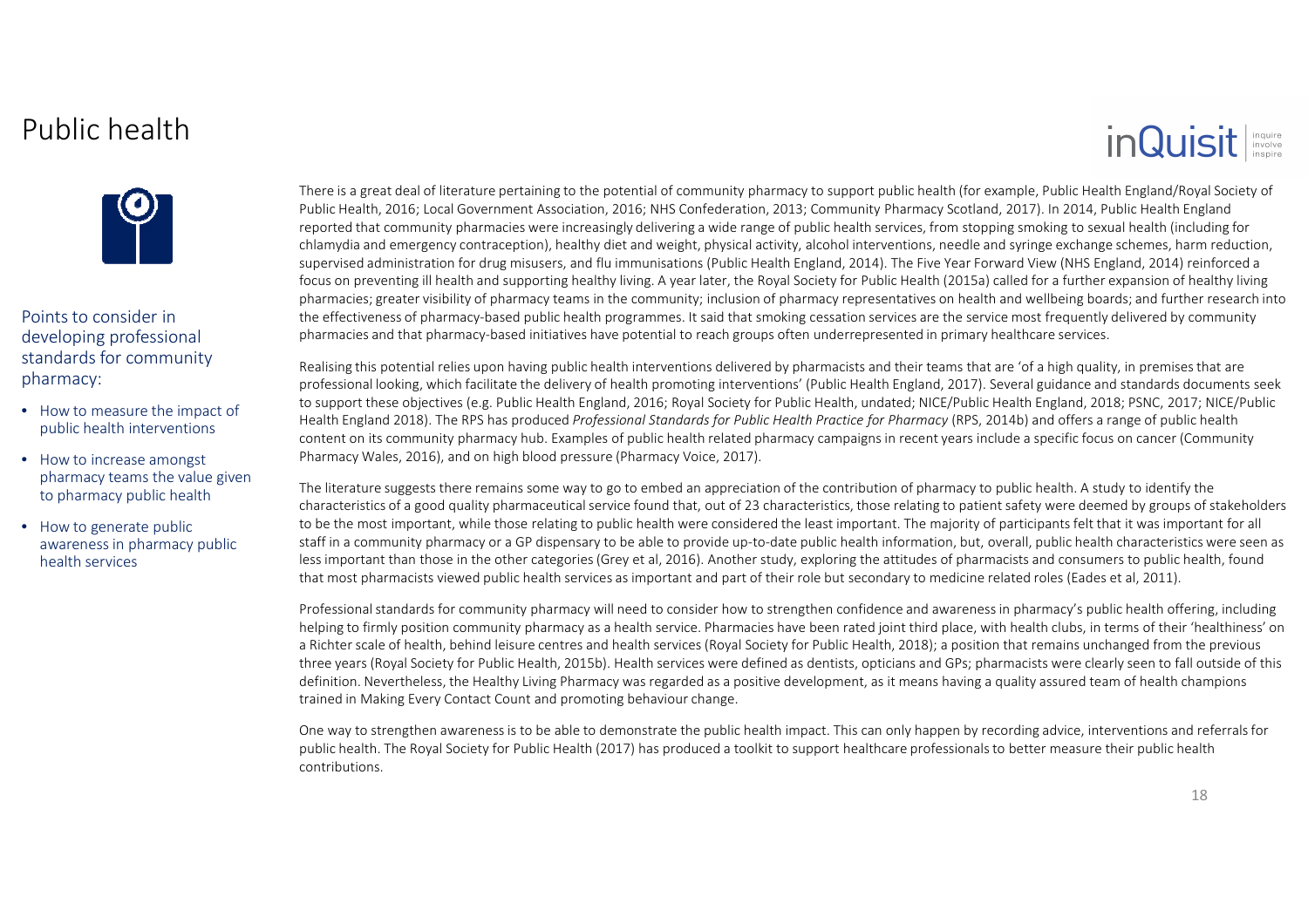### Breadth of services, registration and health records



Points to consider in developing professional standards for community pharmacy:

- How the standards reflect the breadth of current and future services provided
- How to support the development of continuing relationships between pharmacists and patients (and carers)
- How to support pharmacists to work collaboratively across pharmacies, including developing networks
- What standards are needed for information sharing and the interoperability of systems

The literature speaks to expanding the breadth of services offered by community pharmacy in the UK and abroad, including medicines optimisation, chronic disease management, smoking cessation, immunisations services, wellness programmes, and ordering and interpreting laboratory results (Pharmacy Voice, PSNC, RPS, 2017; Department of Health Northern Ireland, 2018; Canadian Pharmacists Association, undated(a), undated). Advanced services, as defined under the NHS Community Pharmacy Contractual Framework, comprise Medicines Use Review (MUR) and Prescription Intervention Services, New Medicine Service (NMS), Stoma Appliance Customisation Service, and Appliance Use Review Service (PSNC, 2013). There are various guidance documents relating to medicines optimisation (for example, NICE, 2015, 2016b and 2018b; Specialist Pharmacy Service, 2017; NHS England, 2018), as well as for the MUR and NMS services (PSNC, 2014, undated(a), 2018 and 2018).

In England, there has been a particular focus on extending the role of community pharmacy in urgent care, including: providing emergency supplies of prescription medicines; supporting self-care of minor illnesses and providing minor ailment services; and minimising adverse effects and admissions related to medicines (NHS England, 2015). Attention is given to the NHS Urgent Medicine Supply Advanced Service (NUMSAS), which manages a referral from NHS 111 or an integrated Urgent Care Clinical Assessment Service to a community pharmacy (NHS England, 2018a and 2018b).

Some activities rely on pharmacists extending their scope of practice, as independent prescribers, for example, for minor ailments and conditions, or to provide injections (Canadian Pharmacists Association, undated(b)). In Canada, the federal budget now recognises pharmacists as health care 'practitioners' (Canadian Pharmacists Association, 2013). Several guidance documents exist related to pharmacist independent and supplementary prescribing (PSNI, 2013b; Specialist Pharmacy Service, 2018; Pharmacy Council of New Zealand, 2013), including the RPS competency framework for prescribers (RPS, 2016).

There are aspirations to develop pharmacy services further, including extending the Minor Ailment Service to treat more common conditions, and viewing the community pharmacy 'as an integral part of primary care with improved referral pathways' (Community Pharmacy Scotland, 2017). In Scotland, there is a move to require patients to register with a pharmacy (Community Pharmacy Scotland, 2018). Registration is advocated as a means of supporting both continuity and consistency of care, with a 'named pharmacist' and a stronger focus on the relationship between an individual pharmacist and the patient and their carers (Wilson and Barber, 2013). This will mean 'redefining the relationship between the pharmacy owner and the individual pharmacist to ensure the latter has the freedom and is supported to exercise professional judgement for the benefit of patients' (*Ibid*). Professional standards will be important in supporting this redefined relationship between pharmacy owner and pharmacist, but also between the pharmacist and patients and carers.

One Europe-wide study found that pharmacists in England and Ireland who were supported at their place of work by other pharmacists scored significantly higher on referral and consultation and had a higher overall provision of pharmaceutical care (Hughes et al, 2010).

As the range of services expands, the need for information sharing becomes greater. Wilson and Barber (2013) argue that the development of the Pharmacy Care Record, recording pharmaceutical needs and provision for patients, 'should ensure that the information contained within it can be readily shared with other systems, and that other systems can feed information into it as appropriate'. Canada is building a network of electronic health records (Canadian Pharmacists Association, 2013) and has been seeking for pharmacists to access, and document, relevant patient care information in health records, including test results and 'treatment indications' (Canadian Pharmacists Association, 2013).

inQuisit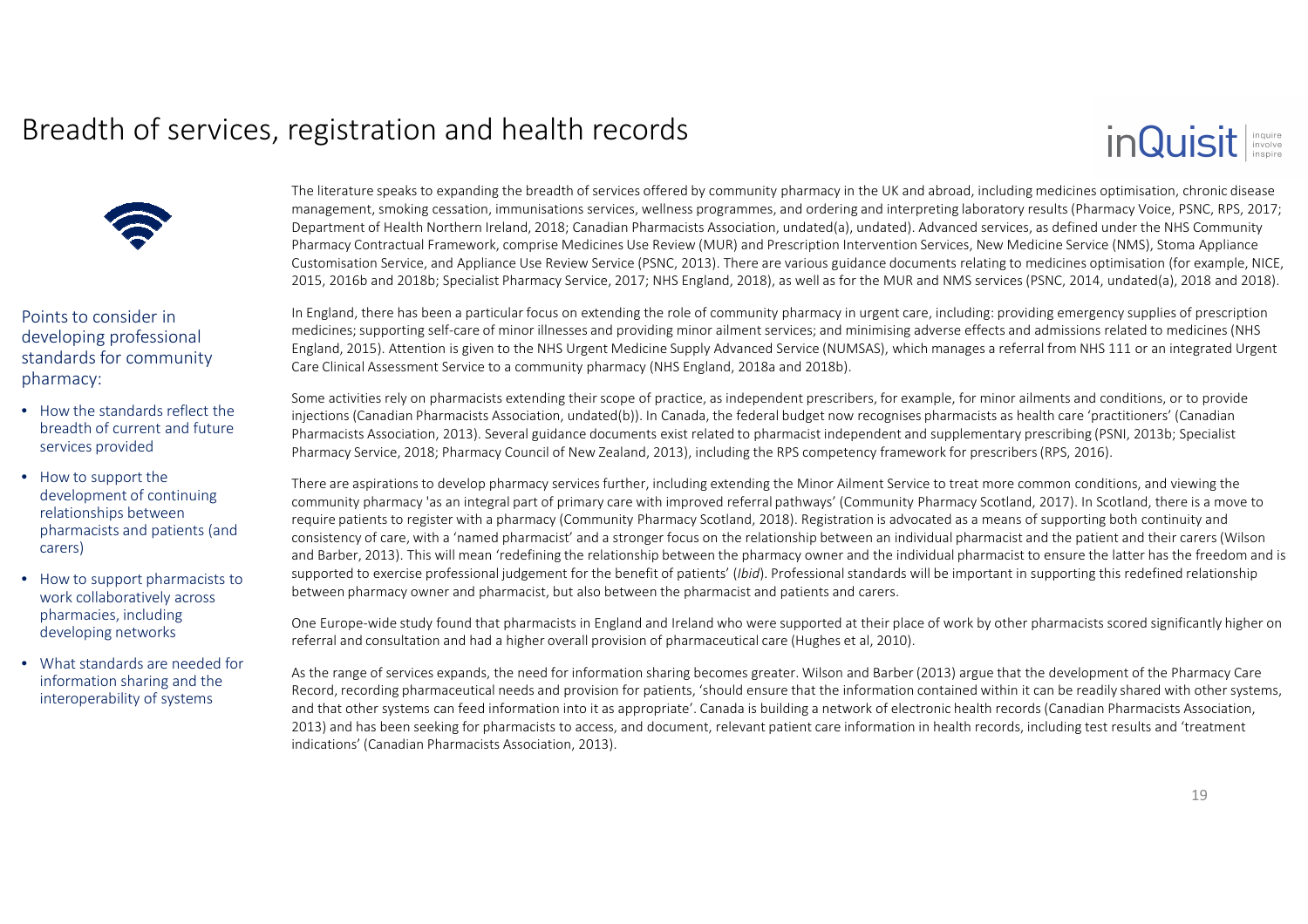### Quality improvement, risk management, and learning





Points to consider in developing professional standards for community pharmacy:

- How to nurture the appropriate working conditions in community pharmacies that support recovery from errors
- How to support safe dispensing practice, including minimising distractions and reinforcing the importance of complying with protocols
- How to support effective dispensing teamworking
- How to demonstrate learning and quality improvement

A recurring theme from the literature is the incidence of errors relating to dispensing and electronic prescribing (e-prescribing). Examples of dispensing errors highlighted by the GPhC include being given out-of-date medication or medication that is incorrectly packaged or labelled, the wrong medication or prescription product or the wrong dosage (GPhC, 2018f). Approximately a third (32%) of cases considered by the GPhC's investigating committee between 2009/10 concerneddispensing errors (GPhC, 2010). Elsewhere, a dispensing error rate of 24% in UK and US studies is reported (Simoens, 2010).

E-prescribing is attributed with having created many new types of errors in the United States and it is argued that increased attention is needed to system design and pharmacist training (Abramson, 2015). One study found most of the e-prescription errors in five US pharmacies were detected (by both pharmacists and technicians) during the entering of information into the pharmacy system (Odukoya et al, 2014). In order to correct e-prescription errors, participants 'made educated guesses' of the prescriber's intent or contacted the prescriber via telephone or fax. The study highlighted the value that pharmacists and technicians play in preventing e-prescription errors. Organisational factors, such as communication, training, teamwork, and staffing levels, have been found to play an important role in recovering from e-prescription errors (Odukoya et al, 2015). Other factors that can affect recovery of e-prescription errors include level of experience, knowledge of the pharmacy personnel, availability or usability of tools and technology, interruptions, time pressure when performing tasks, and noise in the physical environment.

In the UK, Franklin et al (2014) found that electronically transmitted prescriptions had a higher prevalence of labelling errors than other prescriptions (there was no difference for content errors or enhancements), but this was predominantly accounted for by local practice in a single pharmacy. The researchers recommended that community pharmacists, prescribers, professional bodies and software providers should work together to agree how items should be dispensed and labelled to best reap the benefits of e-prescriptions, and that community pharmacists need to ensure their computer systems are promptly updated to help reduce errors.

Other studies raise concerns about a lack of consistency in documenting dispensing errors, with a preference for discussion of dispensing errors as the most ideal method for their management (Teinilä et al, 2009). A study in 15 English community pharmacies found that, commonly, up to four people handled a prescription during its dispensing journey and the attitudes and motivation of staff toward safety while dispensing appeared to vary. Some staff were 'less strict in their application' of protocols, procedure violations in relation to labelling were identified, and staff were observed listening to the radio and, in one pharmacy, watching television during dispensing (Harvey et al, 2015).

Several guidance documents focus upon incident reporting and learning, including the RPS *Professional standards for the reporting, learning, sharing, taking action and review of incidents* (RPS, 2016c) and give specific advice on reducing the likelihood of a dispensing error (GPhC, 2010), including relating to dispensing layout and process. The GPhC highlights that risk management in the context of registered pharmacies is about more than near misses and dispensing errors and places emphasis on having the necessary systems, processes and skilled staff in place to minimise the likelihood of providing poor quality care, learning where something has gone wrong, and minimising the potential for harm or adverse health outcomes (GPhC, 2016b). It gives examples of good practice from the inspection of registered pharmacies (such as reviewing near misses each week, giving staff members individual tailored feedback, and keeping details of how previous adverse incidents were handled). These examples might be useful in informing the development of professional standards for community pharmacy. Another GPhC document highlights ways to help avoid dispensing errors (such as using warning labels placed on shelf edges with identified stock completely segregated from other medicines, reviewing dispensing process and dispensary layout, and removing distractions), including how pharmacy owners can show they have identified and managed risks appropriately (GPhC, 2017g).

Demonstrating learning from errors relies on having sound systems for documenting incidents and any actions taken as a consequence. There is a good deal in the academic literature relevant to this area (see, for example, De Bie et al (2011); Halsall et al (2012); Boyle et al (2012) and (2014)), which speaks to a wider theme around measuring the impact of pharmacy interventions, advice and practice.  $20$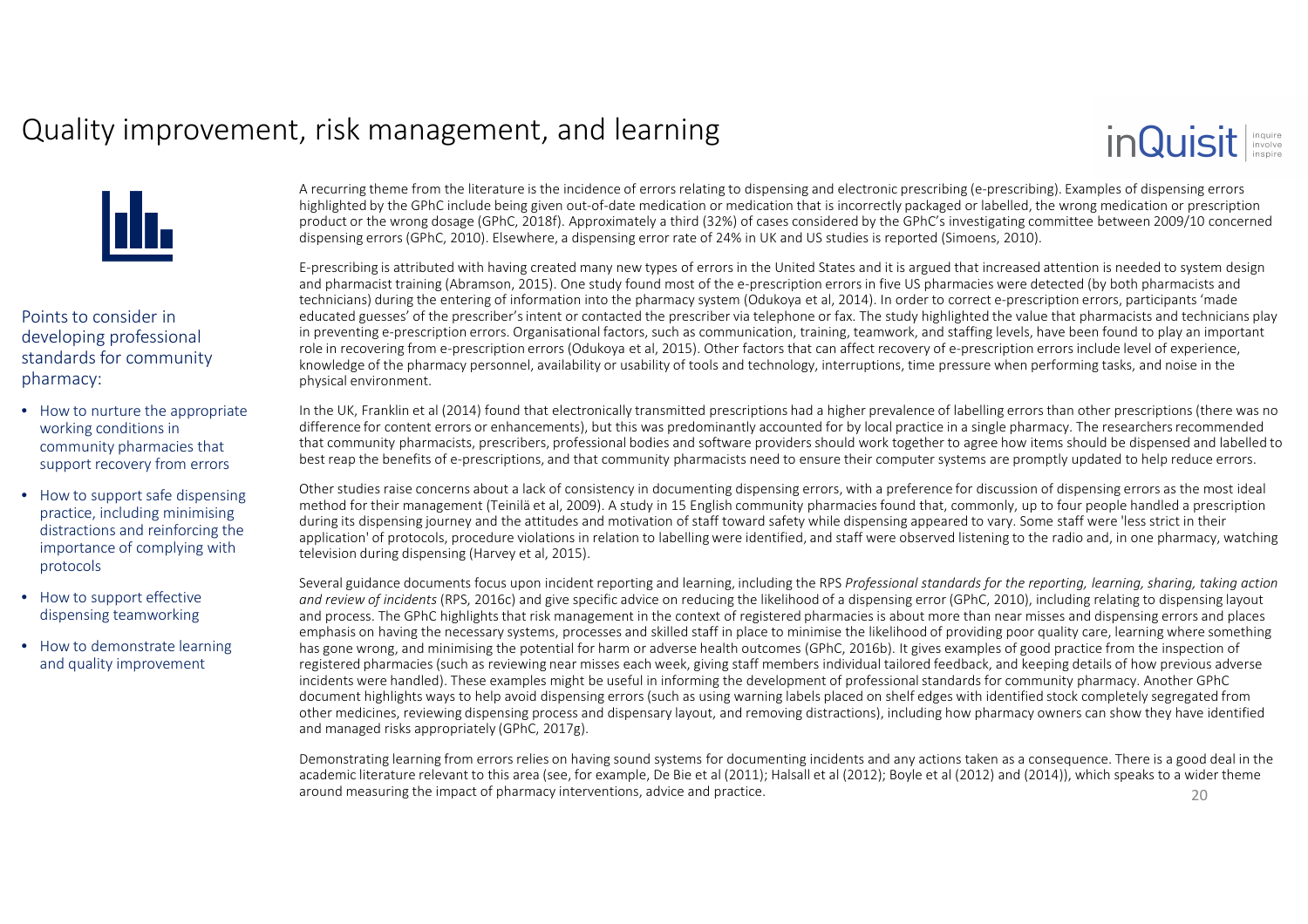

- 
- 1. Abebe, E., Stone, J.A., Lester, C.A. and Chui, M.A., (2017). 'Quality of Handoffs in Community Pharmacies.' Journal of patient safety.<br>2. Abramson, E.L., (2015). 'Causes and consequences of e-prescribing errors in commu
- 3. American Pharmacists Association (2018). The next transition in community-based pharmacy practice. APhA Practice Perspectives Report. Available at: https://pharmacist.com/community-based-pharmacy-practice (accessed 22 November 2018).
- 4. Andalo D., (2015). 'Using apps in community pharmacy.' *Pharmaceutical Journal*, 295(7876), pp.152–153.
- 5. Australian Health Practitioner Regulation Agency (2014). *Guidelines for advertising regulated health services.* Available at: https://www.ahpra.gov.au/publications/advertising-resources/legislationguidelines/advertising-guidelines.aspx (accessed 24 January 2019).
- 6. Barnes, E., Bullock, A., Allan, M. and Hodson, K., (2018). 'Community pharmacists' opinions on skill-mix and delegation in England.' *The International journal of pharmacy practice*, 26(5), pp.398–406.
- 7. Boyle, T.A., Bishop, A.C., Morrison, B., Murphy, A., Barker, J., Ashcroft, D. Phipps, D., Mahaffey, T., and MacKinnon, N., (2016). 'Pharmacist work stress and learning from quality related events.' *Res Social AdmPharm*, 12(5), pp.772–783.
- 8. Boyle, T.A., Bishop, A.C., Duggan, K., Reid, C., Mahaffey, T., MacKinnon, N.J. and Mahaffey, A., (2014). 'Keeping the 'continuous' in continuous quality improvement: exploring perceived outcomes of CQI program use in community pharmacy.' *Research in social & administrative pharmacy: RSAP*, 10(1), pp.45–57.
- 9. Boyle, T.A., Scobie, A.C., MacKinnon, N.J. and Mahaffey, T., (2012). 'Quality-related event learning in community pharmacies: manual versus computerized reporting processes'. *Journal of the American Pharmacists Association: JAPhA*, 52(4), p.498.
- 10. Bradley, F., Schafheutle, E., Willis, S., Noyce, P., (2013). *Supervision in Community Pharmacy. Executive Summary to Pharmacy Research UK*. Centre for Pharmacy Workforce Studies, The University of Manchester. Available at: http://pharmacyresearchuk.org/our-research/our-projects/supervision-in-community-pharmacy/(accessed 24 January 2019).
- 11. Canadian Pharmacists Association (2018). *Blueprint for pharmacy: Transition in a new era.* Available at: https://www.pharmacists.ca/cpha-ca/assets/File/pharmacy-incanada/blueprint/Blueprint%20Transition%20Report\_2015\_ENG.pdf (accessed 22 November 2018).
- 12. Canadian Pharmacists Association (2013). *Our way forward: optimizing drug therapy outcomes for Canadians though patient-centred care.* Available at: https://www.pharmacists.ca/cpha-ca/assets/File/pharmacyin-canada/blueprint/Blueprint%20Priorities%20-%20Our%20way%20forward%202013%20-%20June%202013.pdf (accessed 22 November 2018).
- 13. Canadian Pharmacists Association (undated, a). *Pharmacists in Canada.* Web-pages. Available at: https://www.pharmacists.ca/pharmacy-in-canada/pharmacists-in-canada/ (accessed 23 November 2018).
- 14. Canadian Pharmacists Association (undated, b). Pharmacy in Canada. Web-pages. Available at: https://www.pharmacists.ca/pharmacy-in-canada/ (accessed 23 November 2018).
- 15. Community Pharmacy Scotland (2018a). *Annual Report 2017/18*. Edinburgh: Community Pharmacy Scotland.
- 16. Community Pharmacy Scotland (2018b). *CPS Vision of the Model of Community Pharmacy Practice in Scotland*. Edinburgh: Community Pharmacy Scotland.
- 17. Community Pharmacy Scotland (2017). *Manifesto*. Edinburgh: Community Pharmacy Scotland.
- 18. Community Pharmacy Wales (2017). *Collaborative Working Scheme.* Swansea: Community Pharmacy Wales. <sup>21</sup>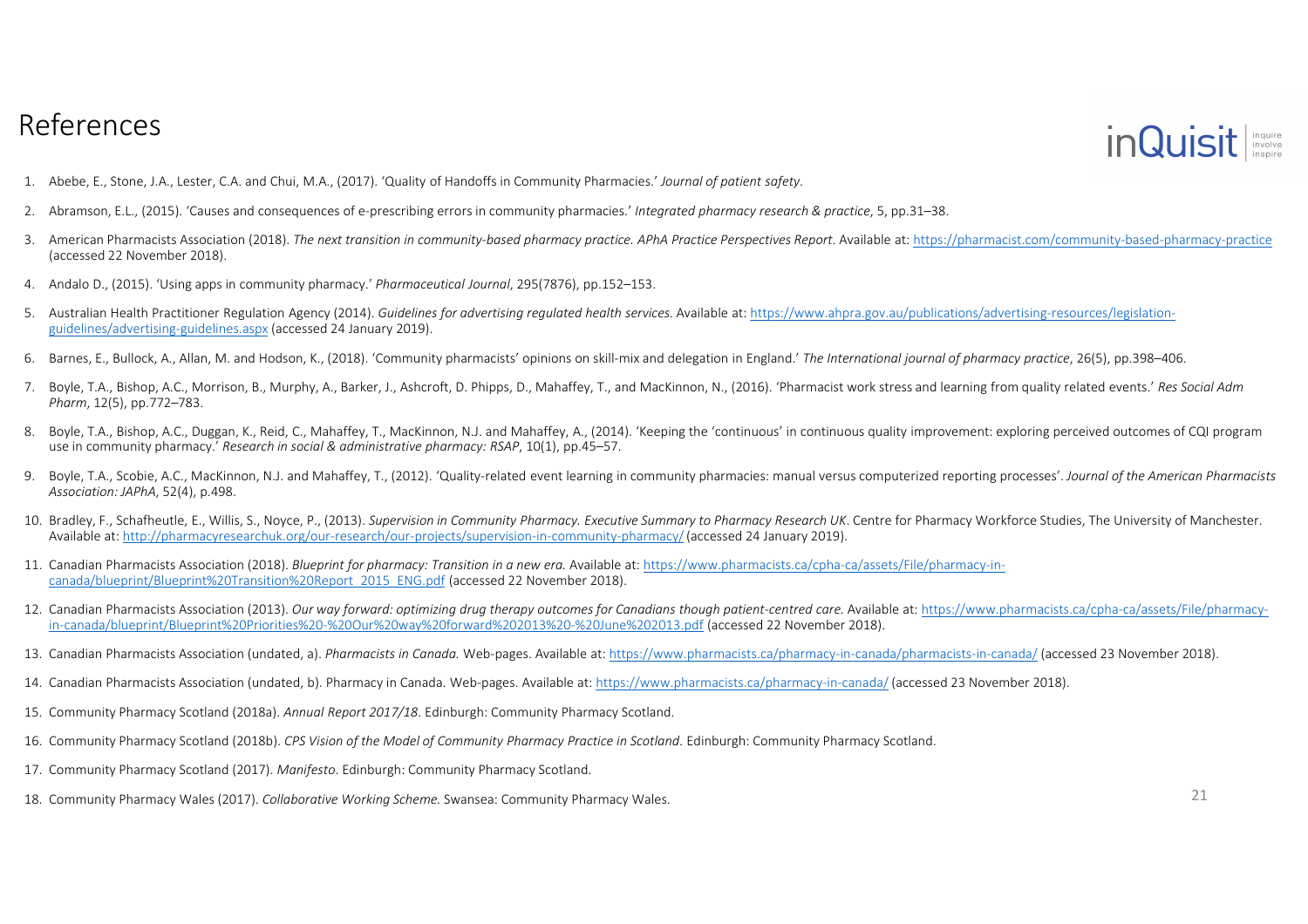

- 19. Community Pharmacy Wales (2016). *Be clear on cancer.* Swansea: Community Pharmacy Wales.
- 20. Department of Health (2009). *Primary Care and Community Services: improving pharmaceutical services.* London: Department of Health.
- 21. Department of Health (2008). *Pharmacy in England: Building on strengths – delivering the future.* London: The Stationery Office.
- 22. Department of Health Northern Ireland (2018). *Making it better through pharmacy in the community: a five year strategy for pharmacy in the community*. Available at: https://www.healthni.gov.uk/publications/making-it-better-through-pharmacy-community (accessed 20 November 2018).
- 23. De Bie, J., Kijlstra, N.B., Daemen, B.J.G. and Bouvy, M.L., (2011). 'The development of quality indicators for community pharmacy care.' *BMJ Quality & Safety*, 20(8), pp.666–671.
- 24. De Simoni, A., Mullis, R., Clyne, W. and Blenkinsopp, A., (2012). 'Medicines optimisation in primary care: can community pharmacies deliver?' The British journal of general practice: the journal of the Royal College *of General Practitioners*, 62(601), pp.398–399.
- 25. Eades, C.E., Ferguson, J.S. and O'Carroll, R.E., (2011). 'Public health in community pharmacy: a systematic review of pharmacist and consumer views.' *BMC public health*, 11, p.582.
- 26. FIP (International Pharmaceutical Federation) and World Health Organisation (2011). Good Pharmacy Practice. Joint FIP / WHO quidelines on Good Pharmacy Practice: Standards for quality of pharmacy services. WHO Technical Report Series, No. 961, 2011, Annex 8.
- 27. Franklin, B., Reynolds, M. and Sadler, S., (2014). 'The effect of the electronic transmission of prescriptions on dispensing errors and prescription enhancements made in English community pharmacies: a naturalistic stepped wedge study.' *BMJ Quality & Safety*, 23((8):), pp.629–638.
- 28. General Pharmaceutical Council (2018a). *Annual report: annual fitness to practise report, annual accounts 2017/18*. London: General Pharmaceutical Council.
- 29. General Pharmaceutical Council (2018b). *Standards for registered pharmacies*. London: General Pharmaceutical Council.
- 30. General Pharmaceutical Council (2018c). *Guidance for registered pharmacies preparing unlicensed medicines*. London: General Pharmaceutical Council.
- 31. General Pharmaceutical Council (2018d). *Guidance to ensure a safe and effective pharmacy team*. London: General Pharmaceutical Council.
- 32. General Pharmaceutical Council (2018e). Focus on supplying medicines safely: sodium valproate. *Regulate*, 15 November 2018. London: General Pharmaceutical Council.
- 33. General Pharmaceutical Council (2018f). *Raising concerns.* We-pages. Available at: https://www.pharmacyregulation.org/raising-concerns (accessed 23 November 2018).
- 34. General Pharmaceutical Council (2017a). *Strategic Plan 2017-20: year two*. London: General Pharmaceutical Council.
- 35. General Pharmaceutical Council (2017b). *Standards for pharmacy professionals*. London: General Pharmaceutical Council.
- 36. General Pharmaceutical Council (2017c). Focus on excellent practice pharmacies. *Regulate*. 27/04/17. London: General Pharmaceutical Council.
- 37. General Pharmaceutical Council (2017d). Focus on managing medicines. *Regulate*. 23/02/17. London: General Pharmaceutical Council.
- 38. General Pharmaceutical Council (2017e). Focus on pride in practice. *Regulate*. 19/10/17. London: General Pharmaceutical Council. <sup>22</sup>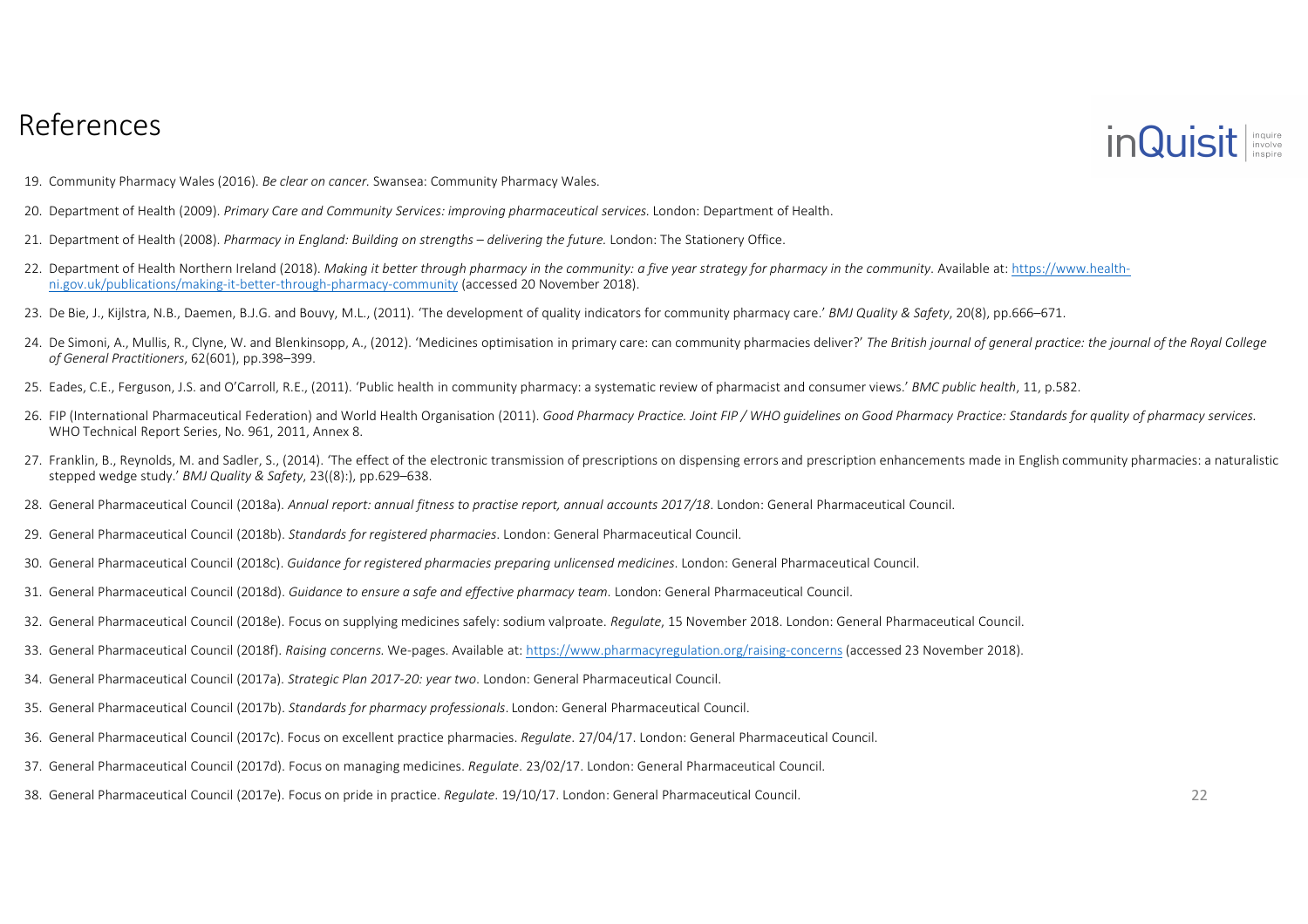

- 39. General Pharmaceutical Council (2017f). Focus on delivering person-centred care for older people. *Regulate*. 22/06/17. London: General Pharmaceutical Council.
- 40. General Pharmaceutical Council (2017g). Focus on responding and learning when things go wrong. *Regulate*. 19/12/17. London: General Pharmaceutical Council.
- 41. General Pharmaceutical Council (2016a). Focus on privacy and confidentiality in pharmacy. *Regulate*. 31/10/16. London: General Pharmaceutical Council.
- 42. General Pharmaceutical Council (2016b). Focus on risk management in pharmacy. *Regulate*. 17/08/16. London: General Pharmaceutical Council.
- 
- 43. General Pharmaceutical Council (2015a). Guidance for registered pharmacies providing pharmacy services at a distance, including on the internet.<br>44. General Pharmaceutical Council (2015b). GPhC's approach to regulating
- 45. General Pharmaceutical Council (2013). *Inspection decision making framework. Version 8.0*. London: General Pharmaceutical Council.
- 46. General Pharmaceutical Council (2010). *Responding to complaints and concerns*. London: General Pharmaceutical Council.
- 47. General Pharmaceutical Council (undated, a). *Internet pharmacy*. Web-pages. Available at: https://www.pharmacyregulation.org/registration/internet-pharmacy (accessed 20. November 2018).
- 48. General Pharmaceutical Council (undated, b). *Guidance to support the standards for registered pharmacies*. Web-pages. Available at: https://www.pharmacyregulation.org/registration/internet-pharmacy (accessed 20. November 2018).
- 49. Gidman, W., (2011). 'Increasing community pharmacy workloads in England: causes and consequences.' *International journal of clinical pharmacy*, 33(3), pp.512–520.
- 50. Grey, E., Harris, M., Rodham, K. and Weiss, M.C., (2016). 'Characteristics of good quality pharmaceutical services common to community pharmacies and dispensing general practices.' *The International journal of pharmacy practice*, 24(5), pp.311–318.
- 51. Halsall, D., Noyce, P.R. and Ashcroft, D.M., (2012). 'Characterizing healthcare quality in the community pharmacy setting: insights from a focus group study.' *Research in social & administrative pharmacy: RSAP*, 8(5), pp.360–370.
- 52. Hattingh, H.L., King, M.A. and Smith, N.A., (2009). 'An evaluation of the integration of standards and guidelines in community pharmacy practices.' *Pharmacy world & science: PWS*, 31(5), pp.542–549.
- 53. Harvey, J., Avery, A.J., Ashcroft, D., Boyd, M., Phipps, D.L. and Barber, N., (2015). 'Exploring safety systems for dispensing in community pharmacies: focusing on how staff relate to organizational components.' *Research in social & administrative pharmacy: RSAP*, 11(2), pp.216–227.
- 54. Health Education England (2016). *Pharmacy Integration Fund Briefing.* Available at: https://www.england.nhs.uk/wp-content/uploads/2016/11/pharmacy-integration-fund-briefing.pdf (accessed 21 November 2018).
- 55. Hindi, A.M.K., Schafheutle, E.I. and Jacobs, S., (2018). 'Patient and public perspectives of community pharmacies in the United Kingdom: A systematic review.' Health expectations: an international journal of public participation in health care and health policy, 21(2), pp.409–428.
- 56. Hughes, C.M., Hawwa, A.F., Scullin, C., Anderson, C., Bernsten, C.B., Björnsdóttir, I., Cordina, M.A., da Costa, F.A., De Wulf, I., Eichenberger, P., Foulon, V., Henman, M.C., Hersberger, K.E., Schaefer, M.A., Søndergaard, B., Tully, M.P., Westerlund, T. and McElnay, J.C., (2010). 'Provision of pharmaceutical care by community pharmacists: a comparison across Europe.' *Pharmacy world & science: PWS*, 32(4), pp.472–487. 23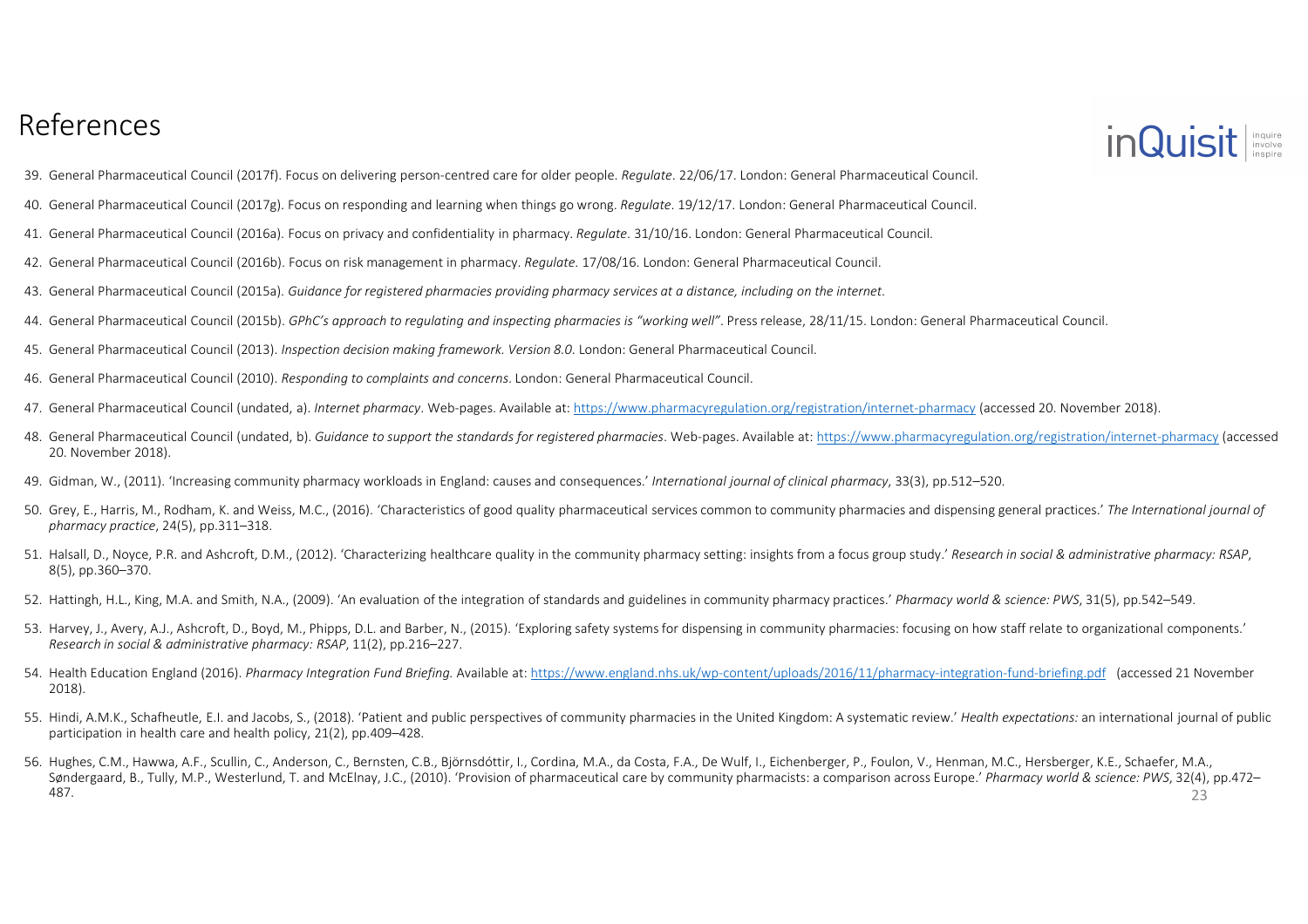

- 57. Ipsos Public Affairs (2015). *Public perceptions of pharmacies*. Available at: https://www.pharmacyregulation.org/sites/default/files/gphc\_public\_perceptions\_report\_-\_final.pdf (accessed 20 November 2018).
- 58. Jacobs, S., Johnson, S. and Hassell, K., (2018). 'Managing workplace stress in community pharmacy organisations: lessons from a review of the wider stress management and prevention literature.' *The International journal of pharmacy practice*, 26(1), pp.28–38.
- 59. Jacobs, S., Hassell, K., Ashcroft, D., Johnson, S. and O'Connor, E. (2014). 'Workplace stress in community pharmacies in England: associations with individual, organizational and job characteristics.' Journal of health *services research & policy*, 19(1), pp.27–33.
- 60. Jacobs, S., Hassell, K., Seston, E., Potter, H. and Schafheutle, E., (2013). 'Identifying and managing performance concerns in community pharmacists in the UK.' *Journal of health services research & policy*, 18(3), pp.144–150.
- 61. Jacobs, S., Ashcroft, D. and Hassell, K., (2011). 'Culture in community pharmacy organisations: what can we glean from the literature?' *Journal of health organization and management*, 25(4), pp.420–454.
- 62. Lea, V.M., Corlett, S.A. and Rodgers, R.M., (2012). 'Workload and its impact on community pharmacists' job satisfaction and stress: a review of the literature.' The International journal of pharmacy practice, 20(4), pp.259–271.
- 63. Local Government Association (2016). *The community pharmacy offer for improving the public's health: A briefing for local government and health and wellbeing boards*. Available at: https://www.local.gov.uk/community-pharmacy-offer-improving-publics-health (accessed 21 November 2018).
- 64. Khanfar, N.M., Zapantis, A., Alkhateeb, F.M., Clauson, K.A. and Beckey, C., (2013). 'Patient attitudes toward community pharmacist attire.' Journal of pharmacy practice, 26(4), pp.442–447.
- 65. Melton, B.L. and Lai, Z., (2017). 'Review of community pharmacy services: what is being performed, and where are the opportunities for improvement?' *Integrated pharmacy research & practice*, 6, pp.79–89.
- 66. Ministry of Health (2016). *Pharmacy Action Plan 2016 to 2020*. Available at: https://www.health.govt.nz/publication/pharmacy-action-plan-2016-2020 (accessed 21 November 2018).
- 67. Murray, R. (2016). *Community pharmacy clinical services review*. Available at: https://www.england.nhs.uk/commissioning/primary-care/pharmacy/ind-review-cpcs/ (accessed 21 November 2018).
- 68. National Association of Boards of Pharmacy (2012). *Position statement on the return and reuse of prescription medicines*. Available at: https://nabp.pharmacy/wp-content/uploads/2016/07/Return-Reuse-Rx-10- <u>2012.pdf</u> (accessed 21 November 2018).
- 69. National Association of Primary Care (2018). *Primary care home: community pharmacy integration and innovation*. London: NAPC.
- 70. Nazar, H., Brice, S., Akhter, N., Kasim, A., Gunning, A., Slight, S.P. and Watson, N.W., (2016). 'New transfer of care initiative of electronic referral from hospital to community pharmacy in England: a formative service evaluation.' *BMJ Open*, 6(10), p.e012532.
- 71. New NHS Alliance (2016). *Supporting the development of community pharmacy practice within primary care*. Available at: https://nnhs.theseolounge.co.uk/wp-content/uploads/2018/11/Supporting-the-Development-of-Community-Pharmacy-Practice-within-Primary-Care-NEW-LOGO.pdf (accessed 21 November 2018).
- 72. Newlands, R.S., Power, A., Young, L. and Watson, M., (2018). 'Quality improvement of community pharmacy services: a prioritisation exercise.' *The International journal of pharmacy practice*, 26(1), pp.39–48.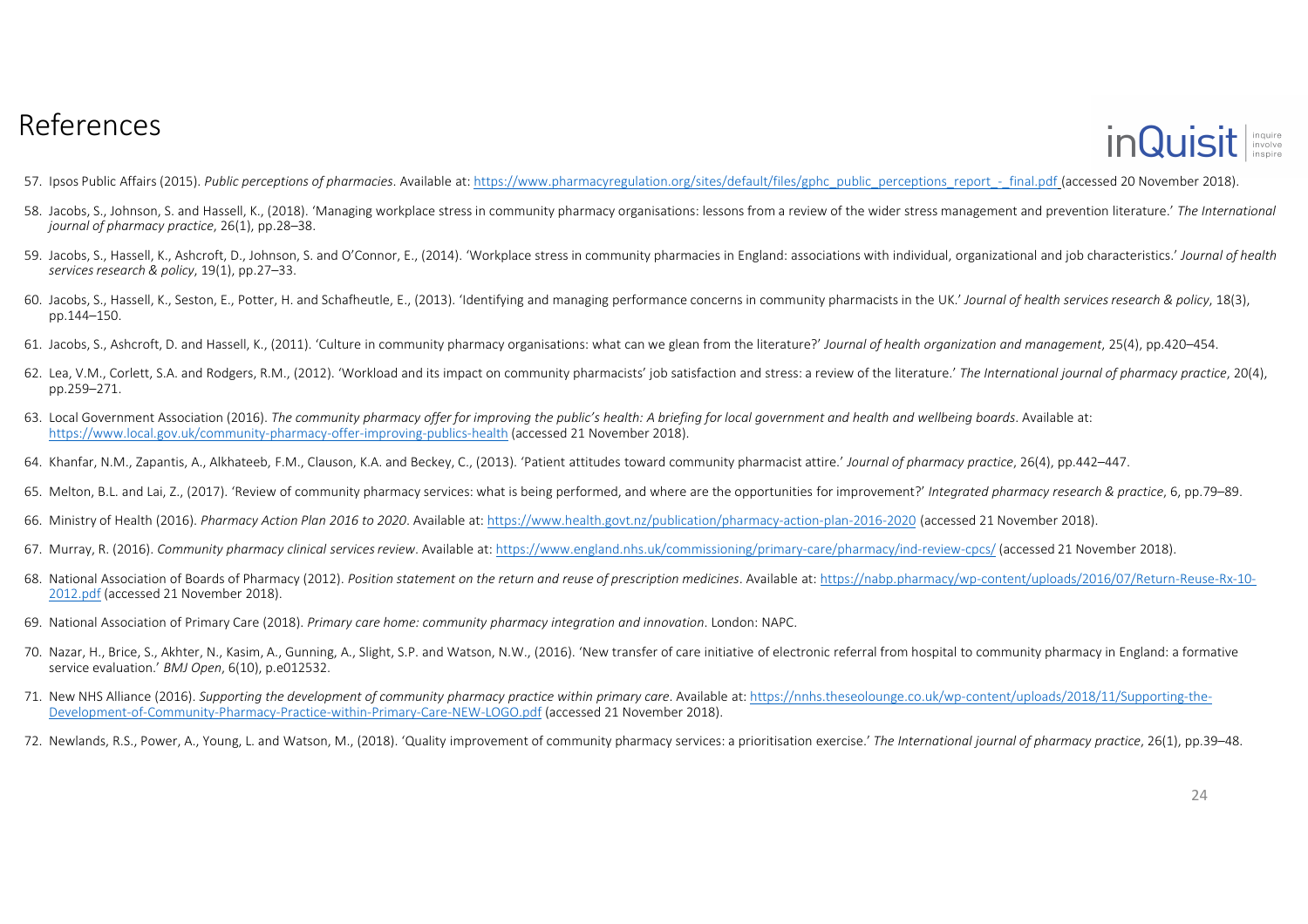

- 73. NHS England (2018a). NHS Urgent Medicine Supply Advanced Service Pilot: Toolkit for pharmacy staff. Available at: https://www.england.nhs.uk/publication/nhs-urgent-medicine-supply-advanced-service-pilottoolkit-for-pharmacy-staff/ (accessed 21 November 2018).
- 74. NHS England (2018b). NHS Urgent Medicine Supply Advanced Service Community Pharmacy Service Specification. Available at: https://www.england.nhs.uk/publication/nhs-urgent-medicine-supply-advancedservice-pilot-community-pharmacy-service-specification-november-2016/ (accessed 21 November 2018).
- 75. NHS England (2017). *Pharmacy quality payments: quality criteria guidance.* Available at: https://www.england.nhs.uk/publication/pharmacy-quality-payments-quality-criteria-guidance/ (accessed 21 November 2018).
- 76. NHS England (2016). *General Practice Forward View*. Available at: https://www.england.nhs.uk/publication/general-practice-forward-view-gpfv/ (accessed 21 November 2018).
- 77. NHS England (2015). *Quick Guide: Extending the role of community pharmacy in urgent care*. Available at: https://www.england.nhs.uk/commissioning/wp-content/uploads/sites/12/2015/11/quick-guid-commpharm-urgent-care.pdf (accessed 21 November 2018).
- 78. NHS England (2014a). *Five Year Forward View*. Available at: https://www.england.nhs.uk/five-year-forward-view/ (accessed 21 November 2018).
- 79. NHS England (2014b). Community pharmacy helping provide better quality and resilient urgent care. Available at: https://www.england.nhs.uk/wp-content/uploads/2014/11/comm-pharm-better-quality-resilient-<u>urgent-care.pdf</u> (accessed 21 November 2018).
- 80. NHS England (undated, a). Web-pages on: Community Pharmacy Contractual Framework / Pharmacy Quality Payments Scheme Guidance / Pharmacy Access Scheme / Pharmacy Manual. Available at:<br>https://www.orgland.phs.uk/commissi https://www.england.nhs.uk/commissioning/primary-care/pharmacy/framework/(accessed 21 November 2018).
- 81. NHS England (undated, b). NHS Commissioning *pharmacy*. Web-pages. Available at: https://www.england.nhs.uk/commissioning/primary-care/pharmacy/(Accessed 21 November 2018). #139
- 82. NHS Commissioning Board (2012). *Securing excellence in IT services. Operating model for community pharmacies, appliance contractors, dental practices and community optometry. Available at:* https://www.england.nhs.uk/wp-content/uploads/2012/12/pc-it-facts.pdf (accessed 21 November 2018).
- 83. NHS Confederation (2013). *Health on the high street: rethinking the role of community pharmacy.* London: The NHS Confederation.
- 84. National Institute for Health and Care Excellence / Public Health England. (2018a). *Community pharmacies: promoting health and wellbeing (ng102)*. Available at: <u>https://www.nice.org.uk/guidance/ng102</u> (accessed 21 November 2018).
- 85. National Institute for Health and Care Excellence. (2018b). *Medicines management for people receiving social care in the community (qs171).* Available at: <u>https://www.nice.org.uk/guidance/qs171</u> (accessed 21 November 2018).
- 86. National Institute for Health and Care Excellence. (2016a). *Controlled drugs: safe use and management (ng46)*. Available at: https://www.nice.org.uk/guidance/ng46 (accessed 21 November 2018).
- 87. National Institute for Health and Care Excellence. (2016b). *Medicines optimisation quality standard (qs120).* Available at: <u>https://www.nice.org.uk/guidance/qs120</u> (accessed 21 November 2018).
- 88. National Institute for Health and Care Excellence. (2015). *Medicines optimisation: the safe and effective use of medicines to enable the best possible outcomes (NG5). Available at:* https://www.nice.org.uk/guidance/ng5 (accessed 21 November 2018).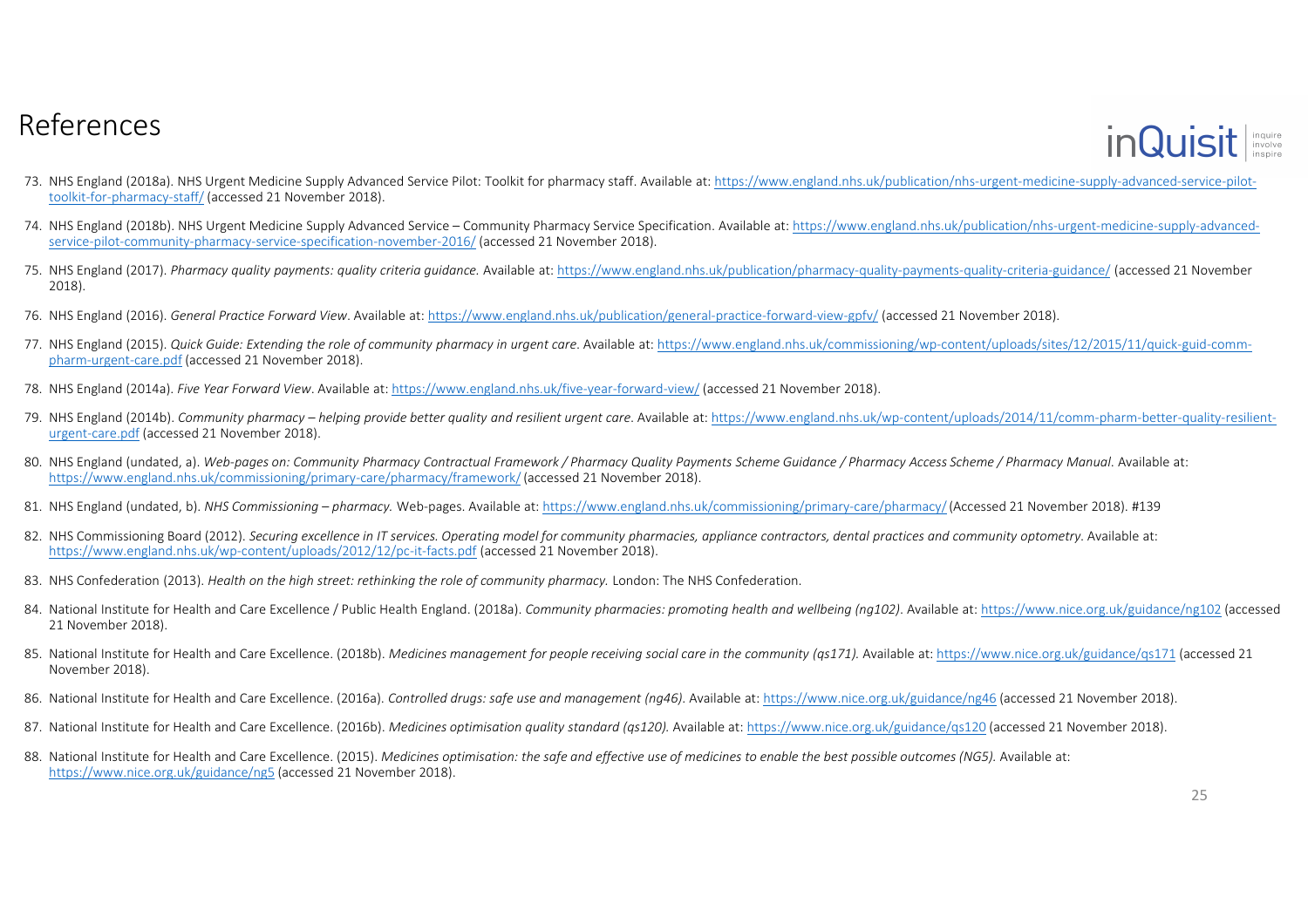

- 89. Odukoya, O.K., Stone, J.A. and Chui, M.A., (2014). 'How do community pharmacies recover from e-prescription errors?' *Research in social & administrative pharmacy: RSAP*, 10(6), pp.837–852.
- 90. Odukoya, O.K., Stone, J.A. and Chui, M.A., (2015). 'Barriers and facilitators to recovering from e-prescribing errors in community pharmacies.' *Journal of the American Pharmacists Association: JAPhA*, 55(1), pp.52– 58.
- 91. Pharmacy Board of Australia (2015a). *Guidelines for dispensing of medicines*. Available at: www.pharmacyboard.gov.au
- 92. Pharmacy Board of Australia (2015b). *Guidelines on dose administration aids and staged supply of dispensed medicines*. Available at: www.pharmacyboard.gov.au
- 93. Pharmaceutical Council of New Zealand (2018a). *Code of ethics*. Available at: http://www.pharmacycouncil.org.nz/New-Zealand-Registered-Pharmacists/Standards-and-Guidelines/Standards-and-guidelines (accessed 21 November 2018).
- 94. Pharmaceutical Council of New Zealand (2018b). *Protocol for the sale and supply of pharmacist only medicines*. Available at: http://www.pharmacycouncil.org.nz/New-Zealand-Registered-Pharmacists/Standardsand-Guidelines/Standards-and-guidelines (accessed 21 November 2018).
- 95. Pharmaceutical Council of New Zealand (2018c). *Promotion and supply of medicines over the internet*. Available at: http://www.pharmacycouncil.org.nz/New-Zealand-Registered-Pharmacists/Standards-and-Guidelines/Standards-and-guidelines (accessed 21 November 2018).
- 96. Pharmaceutical Council of New Zealand (2014). *Pharmacy Council statement on pharmacists' prescribers and medicines management services.* Available at: http://www.pharmacycouncil.org.nz/Portals/12/Documents/prescribers/Pharmacist\_Prescriber\_Standards\_July2013.pdf?ver=2017-02-20-130511-963 (accessed 23 January 2019).
- 97. Pharmaceutical Services Negotiating Committee (2017a). *PSNC Briefing 001/17: Social media guide for community pharmacy teams and LPCs*. Available at: https://psnc.org.uk/contract-it/psnc-briefings-pharmacycontract-and-it/psnc-briefing-00117-social-media-guide-for-community-pharmacy-teams-and-lpcs-january-2017/ (accessed 20 November 2018).
- 98. Pharmaceutical Services Negotiating Committee (2017b), PSNC Briefing 003/17; Quality payments how to become a healthy living pharmacy Level 1. Available at: https://psnc.org.uk/services-commissioning/psncbriefings-services-and-commissioning/psnc-briefing-00317-quality-payments-how-to-become-a-healthy-living-pharmacy-level-1-january-2017/ (accessed 20 November 2018).
- 99. Pharmaceutical Services Negotiating Committee (2014). PSNC Briefing 016/14: Advanced Services (MURs and the NMS). Available at: https://psnc.org.uk/services-commissioning/psnc-briefings-services-andcommissioning/psnc-briefing-01614-advanced-services-murs-and-the-nms/ (accessed 20 November 2018).
- 100.Pharmaceutical Services Negotiating Committee (2013). *NHS Community Pharmacy services – a summary.* Available at: https://psnc.org.uk/psncs-work/communications-and-lobbying/cpcf-summary-july-2013/ (accessed 20 November 2018).
- 101.Pharmaceutical Services Negotiating Committee (undated, a). *Web-pages on MUR record keeping and data requirements*. Available at: https://psnc.org.uk/services-commissioning/advanced-services/murs/murrecord-keeping-and-data-requirements/ (accessed 20 November 2018).
- 102. Pharmaceutical Services Negotiating Committee (undated, b). Competency framework for the assessment of pharmacists providing the Medicines Use Review (MUR) and prescription intervention service. Available at: https://psnc.org.uk/services-commissioning/advanced-services/murs/pharmacist-mur-accreditation/ (accessed 20 November 2018).
- 103.Pharmaceutical Services Negotiating Committee (undated, c). *MUR patient consent.* Web-pages. Available at: https://psnc.org.uk/services-commissioning/advanced-services/murs/mur-patient-consent/ (accessed 20 November 2018).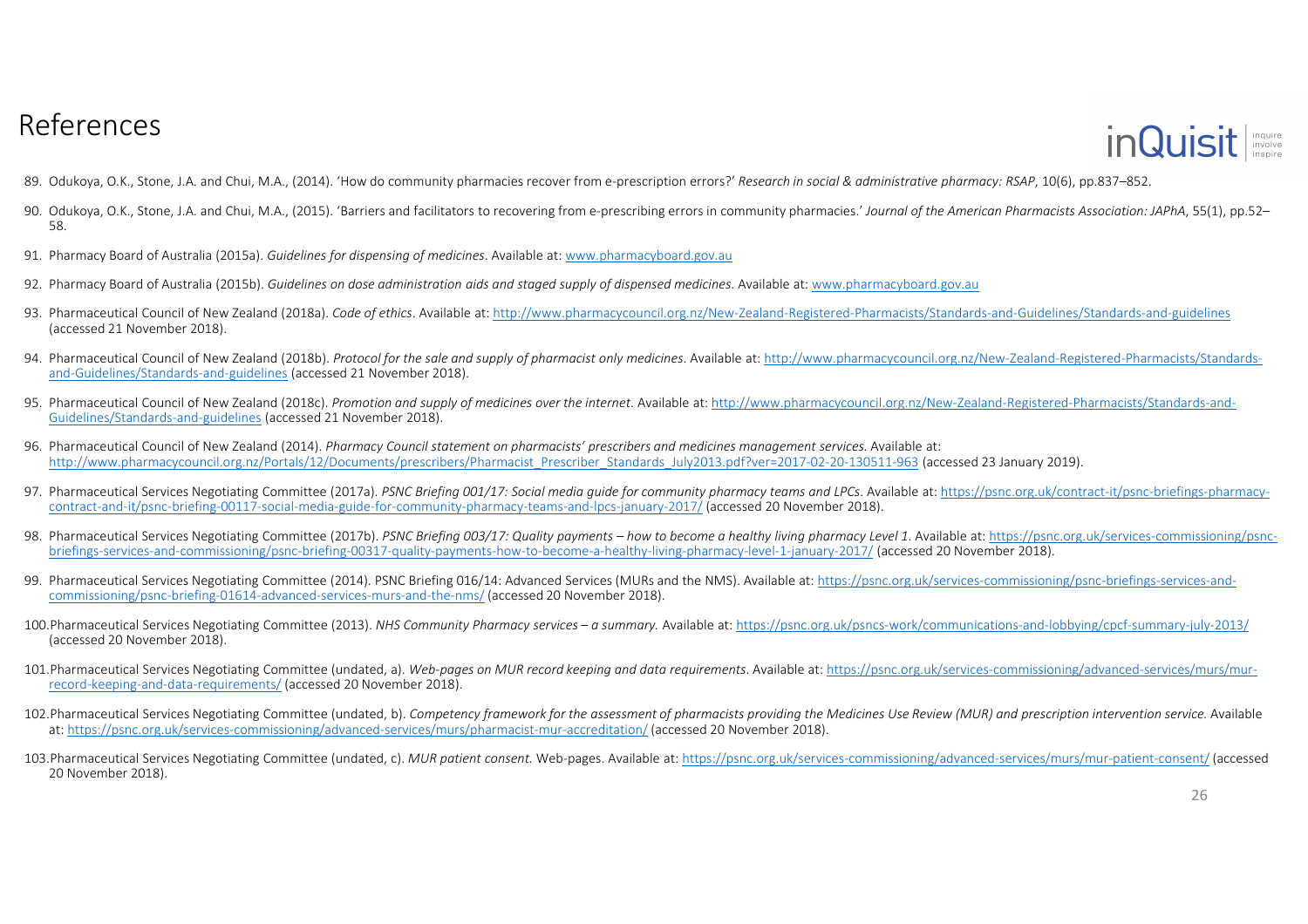

104.Pharmaceutical Society of Australia (2017a). *Professional Practice Standards*. Available at: https://www.psa.org.au/practice-support-industry/professional-practice-standards/ (accessed 21 November 2018).

- 105.Pharmaceutical Society of Australia (2017b). *Dispensing Practise Guidelines*. Available at: https://www.psa.org.au/wp-content/uploads/2018/09/Dispensing-Practice-Guidelines-2017-pdf-8.3MB.pdf (accessed 20 November 2018).
- 106.Pharmaceutical Society of Ireland (2018a). *Assuring public trust in pharmacy through effective regulation. Corporate strategy 2018-2020*. Available at: https://www.thepsi.ie/Libraries/Publications/PSI\_Corporate\_Strategy\_2018-2020.sflb.ashx (accessed 20 November 2018).
- 107.Pharmaceutical Society of Ireland (2018b). *Standards for retail pharmacy businesses*. Available at: http://www.psni.org.uk/wp-content/uploads/2018/06/Council-Premises-Standards-04-June-2018-Formatted.pdf(accessed 20 November 2018).
- 108.Pharmaceutical Society of Ireland (2018c). *Food intolerance testing*. Regulatory Notice. Available at: https://www.thepsi.ie/gns/inspection-enforcement/Regulatory\_Notices/Food\_intolerance\_tests.aspx (accessed 20 November 2018).
- 109.Pharmaceutical Society of Ireland (2016). *Future pharmacy practice in Ireland: meeting patients' needs*. Available at: https://www.thepsi.ie/gns/Pharmacy\_Practice/pharmacy\_practice\_reports/Future\_Pharmacy\_Practice\_Report.aspx (<mark>accessed 20 November 2018</mark>).
- 110.Pharmaceutical Society of Ireland (undated). *Pharmacy Practice Guidance*. Web-pages. Available at: https://www.thepsi.ie/gns/Pharmacy\_Practice/practice-guidance.aspx (accessed 20 November 2018).
- 111.Pharmaceutical Society of Northern Ireland (2016a). Ensuring that pharmacy services are delivered in a competent, professional and ethical manner The Code: Professional standards of conduct, ethics and *performance for pharmacists in Northern Ireland.* Available at: http://www.psni.org.uk/psni/about/code-of-ethics-and-standards/ (accessed 20 November 2018).
- 112.Pharmaceutical Society of Northern Ireland (2016b). *Standards and guidance on the responsible pharmacist regulations.* http://www.psni.org.uk/psni/about/code-of-ethics-and-standards/ (accessed 20 November 2018).
- 113.Pharmaceutical Society of Northern Ireland (2016c). *Professional standards and guidance for advertising medicines and professional services.* http://www.psni.org.uk/psni/about/code-of-ethics-and-standards/(accessed 20 November 2018).
- 114.Pharmaceutical Society of Northern Ireland (2016d). *Professional standards and guidance for the sale and supply of medicines.* <u>http://www.psni.org.uk/psni/about/code-of-ethics-and-standards/</u> (accessed 20 November 2018).
- 115.Pharmaceutical Society of Northern Ireland (2016e). *Supplementary guidance for pharmacists in Northern Ireland on the provision of prescription collection and/or delivery services.*http://www.psni.org.uk/psni/about/code-of-ethics-and-standards/ (accessed 20 November 2018).
- 116.Pharmaceutical Society of Northern Ireland (2013a). *Open letter to registrants re e-cigarettes.* Available at: http://www.psni.org.uk/wp-content/uploads/2013/02/e-cigarettes-statements1.pdf (accessed 21 November 2018).
- 117.Pharmaceutical Society of Northern Ireland (2013b). Standards and guidelines for pharmacist prescribers. <u>http://www.psni.org.uk/psni/about/code-of-ethics-and-standards/</u> (accessed 20 November 2018).
- 118.Pharmaceutical Society of Northern Ireland (2010). *The Pharmaceutical Society of Northern Ireland's Standards for Registered Pharmacy Premises (Community).* http://www.psni.org.uk/psni/about/code-of-ethicsand-standards/ (accessed 20 November 2018).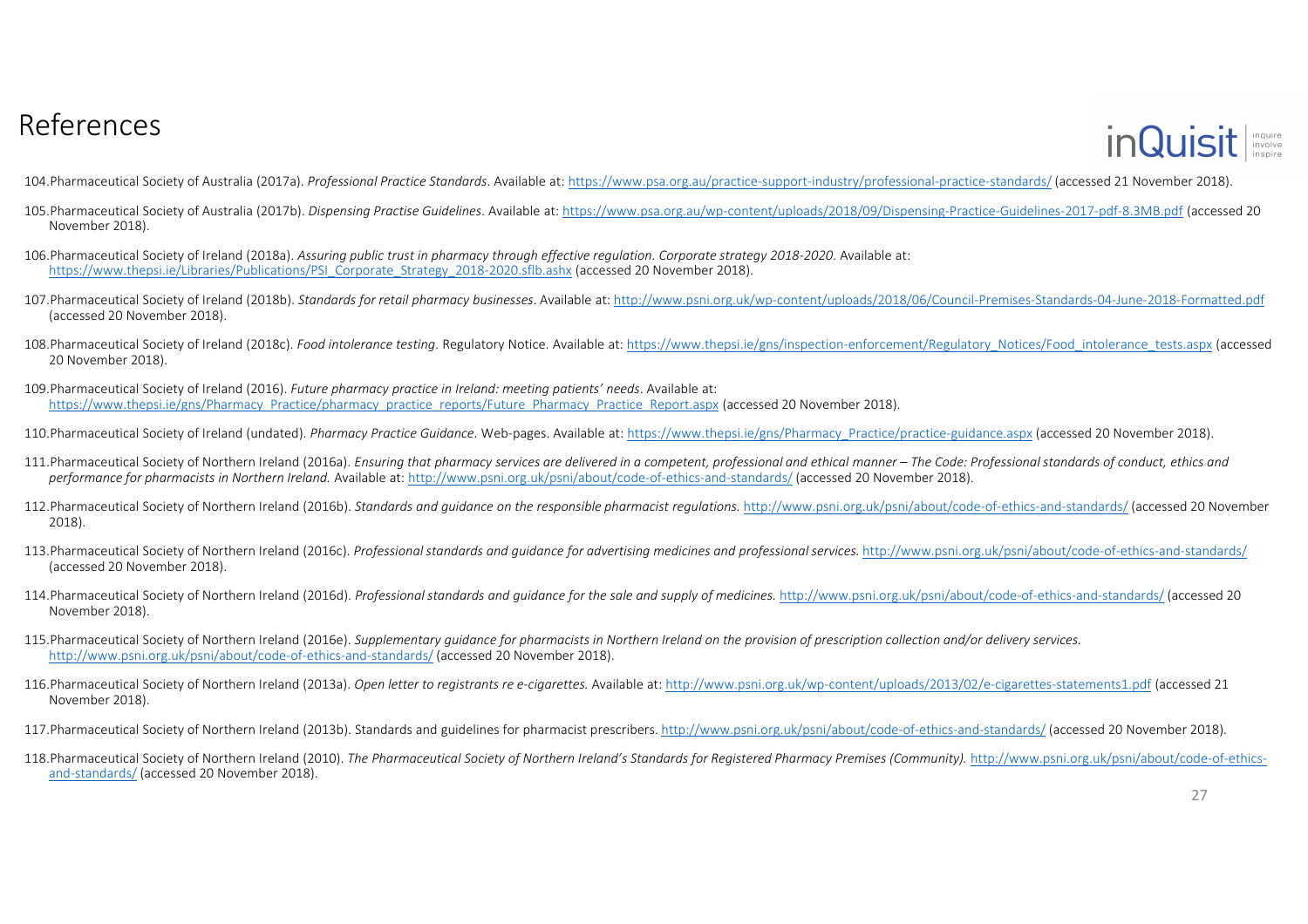

- 119.Pharmaceutical Society of Northern Ireland (undated). *Learnings from fitness to practise cases.* http://www.psni.org.uk/psni/fitness-to-practise/learnings-from-fitness-to-practise-cases/(accessed 20 November 2018).
- 120.Pharmacy Voice (2017). *Tackling high blood pressure through community pharmacy*. Available at: https://www.gov.uk/government/publications/community-pharmacy-role-in-reducing-high-blood-pressure(accessed 20 November 2018).
- 121.Pharmacy Voice, PSNC, RPS (2017). *Community Pharmacy Forward View. Part II – Making it happen.* Available at: https://www.npa.co.uk/news-and-events/news-item/community-pharmacy-forward-view-makinghappen/ (accessed 21 November 2018).
- 122.Pharmacy Voice, PSNC, RPS (2016). *Community Pharmacy Forward View.* Available at: https://psnc.org.uk/services-commissioning/community-pharmacy-forward-view/ (accessed 21 November 2018).
- 123.Phipps, D., (2012). 'Pharmacy work demands and safety.' *Pharmaceutical Journal*, vol 288, 2/9 June 2012; 687.
- 124.Professional Record Standards Authority (2018). *Pharmacy information flows: vaccination administration and emergency supply of medicine*. Available at: https://theprsb.org/standards/pharmacyinformationflows/(accessed 22 November 2018).
- 125.Public Health England (2017). *Pharmacy: A way forward for public health. Opportunities for action through pharmacy for public health.* Available at: https://www.gov.uk/government/publications/communitypharmacy-public-health-interventions (accessed 22 November 2018).
- 126.Public Health England (2016). Healthy Living Pharmacy Level 1 Quality Criteria: Assessment of compliance Healthy Living Pharmacy Level 1. Available at: https://www.gov.uk/government/publications/healthy-living-<br>pharmac pharmacy-level-1-quality-criteria (accessed 22 November 2018).
- 127.Public Health England (2014). *Developing Pharmacy's contribution to Public Health: A progress report from the Pharmacy and Public Health Forum.* Available at: https://www.gov.uk/government/collections/pharmacy-and-public-health-forum-publications (accessed 22 November 2018).
- 128.Public Health England / Royal Society of Public Health (2016). *Building capacity: realising the potential of community pharmacy assets for improving the public's health*. Available at: https://www.rsph.org.uk/ourwork/policy/wider-public-health-workforce/pharmacies-in-the-community.html (accessed 22 November 2018).
- 129.Royal Pharmaceutical Society (2018). *Professional guidance on the safe and secure handling of medicines*. Available at: https://www.rpharms.com/(accessed 14 November 2018).
- 130.Royal Pharmaceutical Society (2017a). *Professional Standards for Hospital Pharmacy Services*. Available at: https://www.rpharms.com/(accessed 14 November 2018).
- 131.Royal Pharmaceutical Society (2016a). *Essential Guide to Community Pharmacy Practice: Preparing for day one.* Available at: https://www.rpharms.com/(accessed 14 November 2018).
- 132.Royal Pharmaceutical Society (2016b). *A competency framework for all prescribers*. Available at: https://www.rpharms.com/(accessed 14 November 2018).
- 133.Royal Pharmaceutical Society (2016c). *Professional standards for the reporting, learning, sharing, taking action and review of incidents*. Available at: https://www.rpharms.com/(accessed 14 November 2018).
- 134.Royal Pharmaceutical Society (2014a). *Pharmacist access to the Patient Health Record*. Available at: https://www.rpharms.com/(accessed 14 November 2018).
- 135.Royal Pharmaceutical Society (2014b). *Professional Standards for Public Health Practice for Pharmacy: For pharmacists and pharmacy teams working in England and Wales.* Available at: https://www.rpharms.com/(accessed 14 November 2018). 28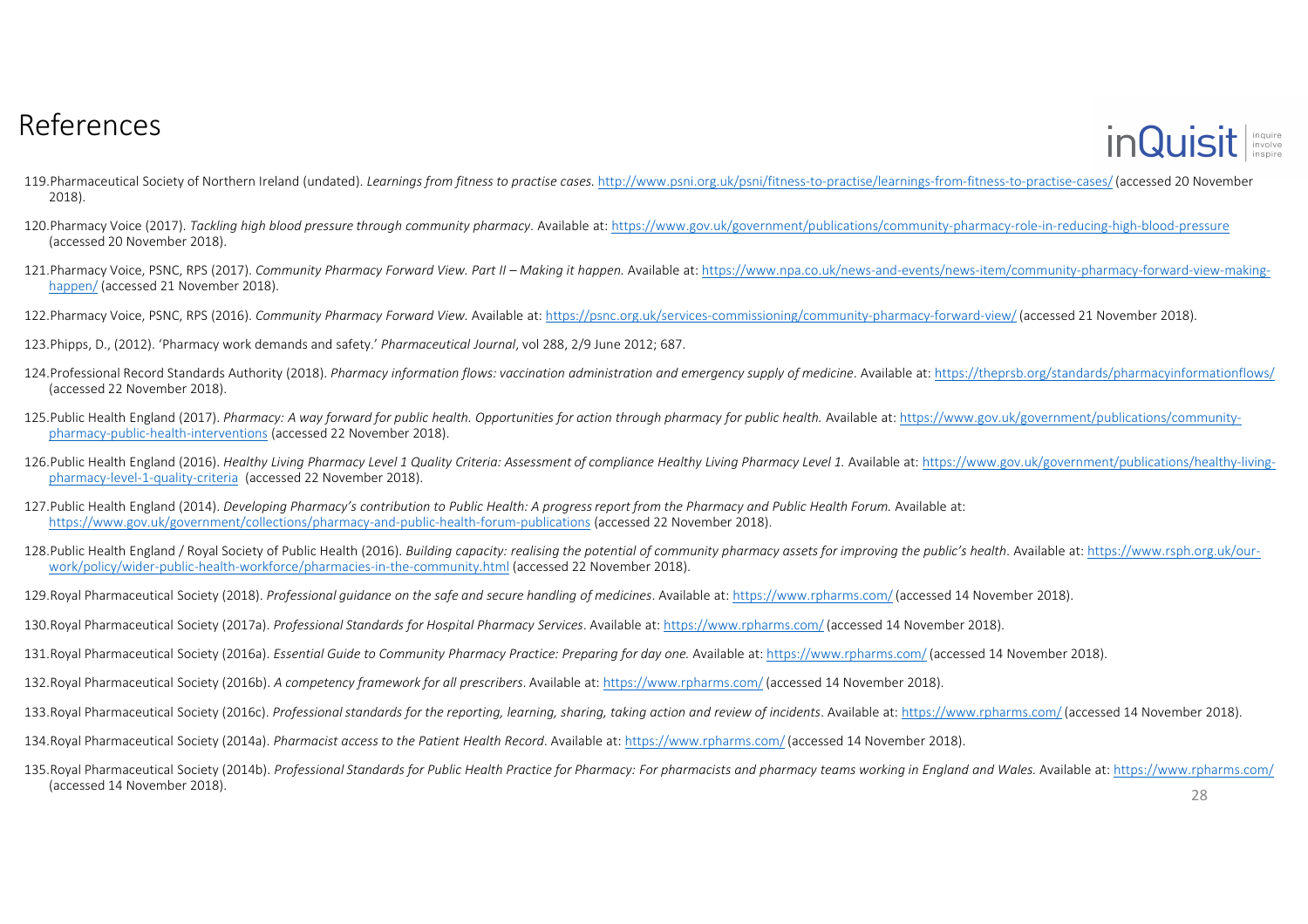

136.Royal Pharmaceutical Society (2013a). *Professional Standards for Homecare Services in England*. Available at: https://www.rpharms.com/(accessed 14 November 2018).

137.Royal Pharmaceutical Society (2013b). *Interim statement on professional standard: supply of over the counter (OTC) medicines*. Available at: https://www.rpharms.com/(accessed 14 November 2018).

- 138. Royal Pharmaceutical Society (undated, a). Improving Health and Patient Care through Community Pharmacy A Call to Action. Royal Pharmaceutical Society response. Available at: https://www.rpharms.com/ (accessed 14 November 2018).
- 139.Royal Pharmaceutical Society (undated, b). *Responsible Pharmacist Toolkit*. Available at: https://www.rpharms.com/resources/toolkits/responsible-pharmacist-rp (accessed 22 November 20218).
- 140.Royal Pharmaceutical Society (undated, c). *Working as a locum in community pharmacy*. Available at: https://www.rpharms.com/resources/quick-reference-guides/working-as-a-locum-pharmacist-in-community(accessed 22 November 2018).
- 141.Royal Pharmaceutical Society (undated, d). *Guidance to support the standards for registered pharmacies*. Web-pages. Available at: https://www.pharmacyregulation.org/standards/guidance/guidance-supportstandards-registered-pharmacies (Accessed 23 November 2018).
- 142.Royal Pharmaceutical Society (undated, e). *Community pharmacy hub*. Web-pages. Available at: https://www.rpharms.com/resources/ultimate-guides-and-hubs/community-pharmacy-hub (Accessed 23 November 2018).
- 143.Royal Pharmaceutical Society and National Association of Primary Care (2015). *Improving patient care through better general practice and community pharmacy integration*. Available at: https://napc.co.uk/wpcontent/uploads/2017/09/Response-document.pdf (accessed 14 November 2018).
- 144.Royal Society for Public Health. (2018). *Health on the high street: running on empty.* Available at: https://www.rsph.org.uk/our-work/campaigns/health-on-the-high-street/2018.html (accessed 14 November 2018).
- 145.Royal Society for Public Health. (2015a). *Reducing premature mortality: the role of community pharmacies*. Available at: https://www.rsph.org.uk/uploads/assets/uploaded/51a2cd60-35c4-40de-959f96dd1bd6980f.pdf (accessed 14 November 2018).
- 146.Royal Society for Public Health. (2015b). *Health on the high street.* Available at: https://www.rsph.org.uk/our-work/campaigns/health-on-the-high-street.html (accessed 14 November 2018).
- 147.Royal Society for Public Health. (undated). *Healthy Living Pharmacies Level 1*. Web-pages. Available at: https://www.rsph.org.uk/our-services/registration-healthy-living-pharmacies-level1.html (accessed 21 November 2018).
- 148.Royal Society for Public Health / Public Health England. (2017). *Everyday interactions: measuring the public health impact of healthcare professionals.* Available at: https://www.rsph.org.uk/our-work/policy/widerpublic-health-workforce/measuring-public-health-impact.html (accessed 14 November 2018).
- 149.Salman Popattia, A., Winch, S. and La Caze, A., (2018). 'Ethical responsibilities of pharmacists when selling complementary medicines: a systematic review.' International Journal of Pharmacy Practice, 26(2), pp.93-119.
- 150.Simoens, S., (2010). 'Making patient safety a priority: community pharmacy and tools to assure drug supply.' *The International journal of pharmacy practice*, 18(3), pp.129–130.
- 151.Smith, M., Bates, D.W. and Bodenheimer, T.S., (2013). 'Pharmacists belong in accountable care organizations and integrated care teams.' *Health affairs* (Project Hope), 32(11), pp.1963–1970.
- 152.Smith, J., Picton, C., Dayan M., (2014). *Now more than ever: why pharmacy needs to act*. London: Royal Pharmaceutical Society. 29